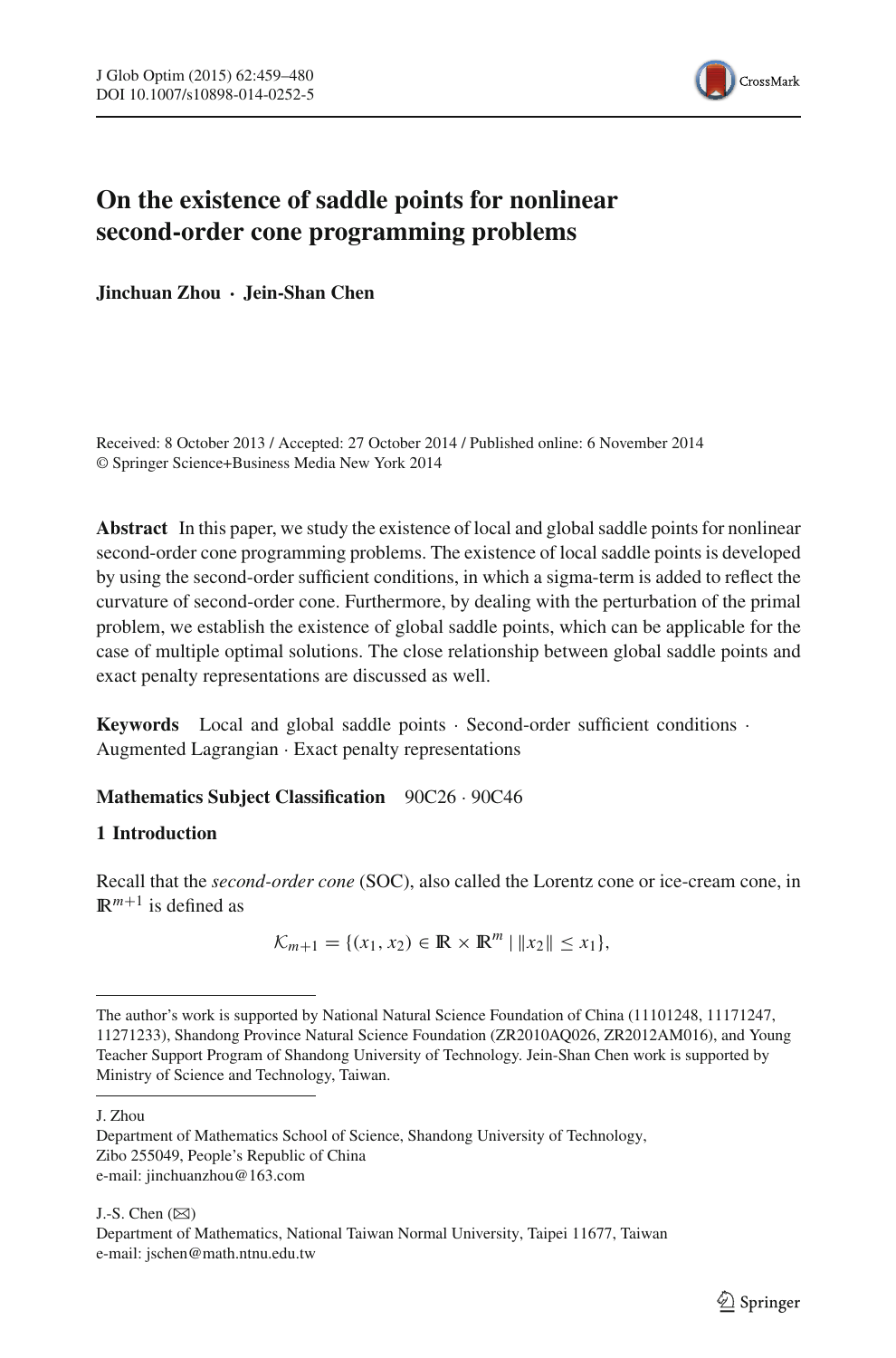where  $\|\cdot\|$  denotes the Euclidean norm. The order relation induced by this pointed closed convex cone  $K_{m+1}$  is given by

$$
x \succeq_{\mathcal{K}_{m+1}} 0 \iff x \in \mathbb{R}^{m+1}, \quad x_1 \geq \|x_2\|.
$$

<span id="page-1-0"></span>In this paper, we consider the following nonlinear second-order cone programming (NSOCP)

min 
$$
f(x)
$$
  
s.t.  $g_j(x) \ge \kappa_{m_j+1} 0$ ,  $j = 1, 2, ..., J$ ,  
 $h(x) = 0$ , (1)

where  $f : \mathbb{R}^n \to \mathbb{R}, h : \mathbb{R}^n \to \mathbb{R}^l, g_j : \mathbb{R}^n \to \mathbb{R}^{m_j+1}$  are twice continuously differentiable functions, and  $K_{m,j+1}$  is the second-order cone in  $\mathbb{R}^{m_j+1}$  for  $j = 1, 2, ..., J$ .

For a given nonlinear programming problem, we can define another programming problem associated with it by using traditional Lagrangian functions. The original problem is called the primal problem, and the latter one is called the dual problem. Since the weak duality property always holds, our concern is on how to obtain the strong duality property (or zero duality gap property). In other words, we want to know when the primal and dual problems have the same optimal values, which provides the theoretical foundation for many primal-dual type methods. However, if we employ the traditional Lagrangian functions, then some convexity is necessary for achieving strong duality property. To overcome this drawback, we need to resort to the *augmented Lagrangian* functions, whose main advantage is ensuring the strong duality property without requiring convexity. In addition, the zero duality gap property coincides with the existence of global saddle points, provided that the optimal solution sets of the primal and dual problems are nonempty, respectively. Many researchers have studied the properties of augmented Lagrangian and the existence of saddle points. For example, Rockafellar and Wets [\[13\]](#page-20-0) proposed a class of augmented Lagrangian where augmented function is required to be convex functions. This was extended by Huang and Yang [\[6](#page-20-1)] where convexity condition is replaced by level-boundedness, and it was further generalized by Zhou and Yang [\[21\]](#page-21-0) where level-boundedness condition is replaced by so-called valley-at-zero property; see also [\[14\]](#page-20-2) for more details. These important works give an unified frame for the augmented Lagrangian function and its duality theory. Meanwhile, Floudas and Jongen [\[5](#page-20-3)] pointed out the crucial role of saddle points for the minimization of smooth functions with a finite number of stationary points. The necessary and/or sufficient conditions to ensure the existence of local and/or global saddle points were investigated by many researchers. For example, the existence of local and global saddle points of Rockafellar's augmented Lagrangian function was studied in [\[12\]](#page-20-4). Local saddle points of the generalized Mangasarian's augmented Lagrangian were analyzed in [\[19](#page-21-1)]. The existences of local and global saddle points of *p*th power nonlinear Lagrangian were discussed in [\[7](#page-20-5)[,8](#page-20-6)[,18\]](#page-21-2). For more references, please see [\[9,](#page-20-7)[10](#page-20-8)[,14,](#page-20-2)[16](#page-20-9)[,17](#page-21-3)[,20](#page-21-4),[22](#page-21-5)].

All the results mentioned above are focused on either the standard nonlinear programming or the generalized minimizing problems [\[13](#page-20-0)]. The main purpose of this paper is to establish the existences of local and global saddle points of NSOCP [\(1\)](#page-1-0) by sufficiently exploiting the special structure of SOC. As shown in nonlinear programming, the positive definiteness of  $\nabla_{xx}^2 L$  over the critical cone is a sufficient condition for the existence of local saddle points. However, this classical result cannot be extended trivially to NSOCP [\(1\)](#page-1-0) and the analysis is more complicated because  $\mathbb{R}^n_+$  is polyhedral, whereas  $\mathcal{K}_{m+1}$  is non-polyhedral. Hence, we particulary study the sigma-term [\[4\]](#page-20-10), which in some extend stands for the curvature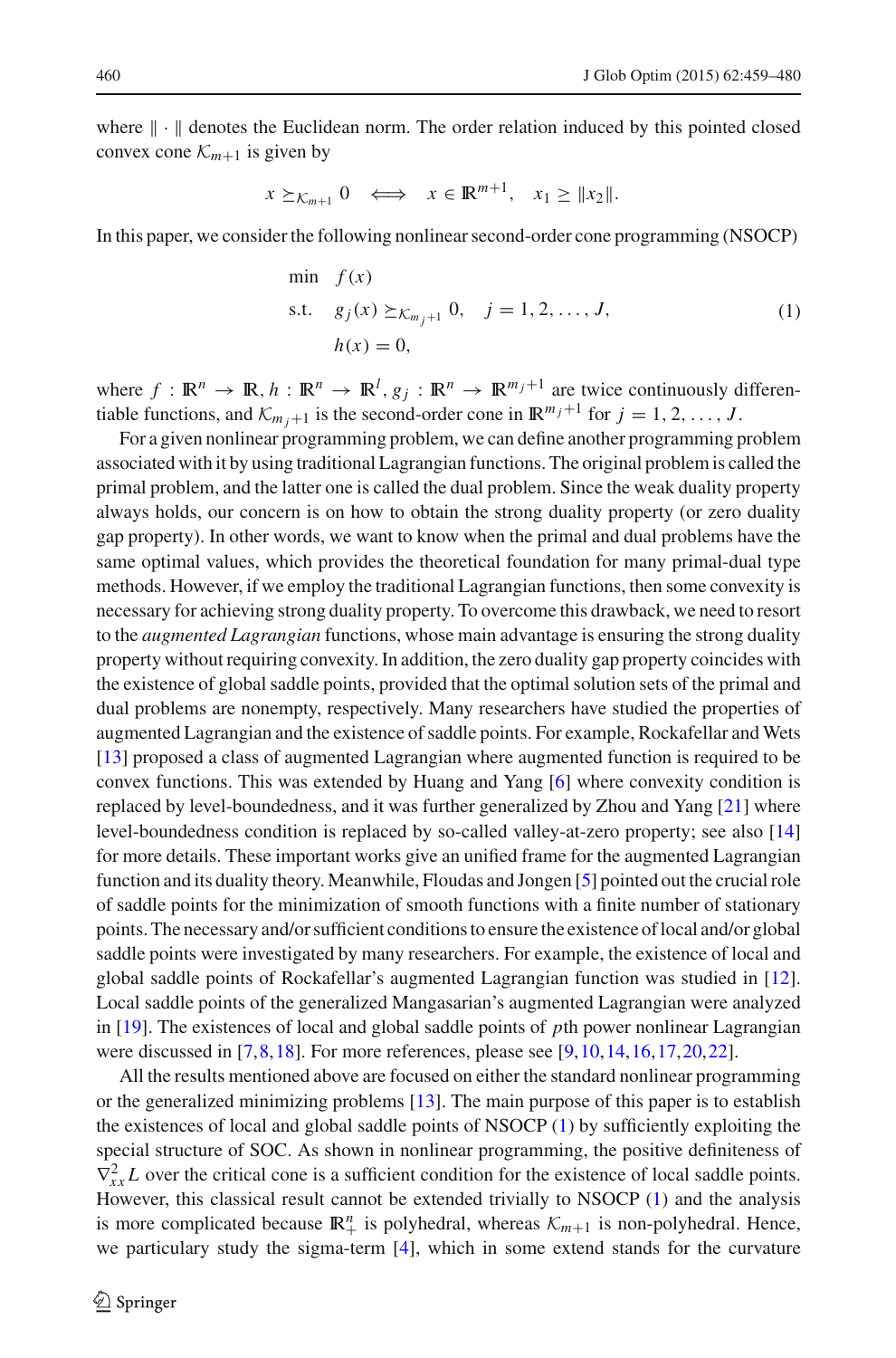of second-order cone. Our result shows that the local saddle point exists provided that the sum of  $\nabla_{xx}^2 L$  and  $\mathcal H$  is positive definite even if  $\nabla_{xx}^2 L$  is indefinite (see Theorem [2.3\)](#page-8-0). This undoubtedly clarifies the essential role played by the sigma-term.Moreover, by developing the perturbation of the primal problem, we establish the existence of global saddle points without restricting the optimal solution being unique, as required in [\[12,](#page-20-4)[16](#page-20-9)]. Furthermore, we study another important concept, exact penalty representation, and develop its new necessary and sufficient conditions. The close relationship between global saddle points and exact penalty representations is established as well.

To end this section, we introduce some basic concepts which will be needed for our subsequent analysis. Let  $\mathbb{R}^n$  be *n*-dimensional real vector space. For  $x, y \in \mathbb{R}^n$ , the inner product is denoted by  $x^T y$  or  $\langle x, y \rangle$ . Given a convex subset  $A \subseteq \mathbb{R}^n$  and a point  $x \in A$ , the normal cone of *A* at *x*, denoted by  $N_A(x)$ , is defined as

$$
N_A(x) := \{ v \in \mathbb{R}^n \mid \langle v, z - x \rangle \leq 0, \ \forall z \in A \},
$$

and the tangent cone, denoted by  $T_A(x)$ , is defined as

$$
T_A(x) := N_A(x)^\circ,
$$

where  $N_A(x)$ <sup>°</sup> means the polar cone of  $N_A(x)$ . Given  $d \in T_A(x)$ , the outer second order tangent set is defined as

$$
T_A^2(x,d) = \left\{ w \in \mathbb{R}^n \mid \exists t_n \downarrow 0 \text{ such that } \text{dist}\big(x+t_nd+\frac{1}{2}t_n^2w,A\big) = o(t_n^2)\right\}.
$$

The support function of *A* is

$$
\sigma(x \mid A) := \sup\{\langle x, z \rangle \mid z \in A\}.
$$

We also write  $cl(A)$ , int(*A*), and  $\partial(A)$  to stand for the closure, interior, and boundary of *A*, respectively. For the simplicity of notations, let us write  $K_j$  to stand for  $K_{m,j+1}$  and  $K$  be the Cartesian product of these second-order cones, i.e.,  $K := \mathcal{K}_1 \times \mathcal{K}_2 \times \cdots \mathcal{K}_J$ . In addition, we denote  $g(x) := (g_1(x), g_2(x), \dots, g_J(x)), p := \sum_{j=1}^J (m_j + 1)$ , and  $S^*$  means the solution set of NSOCP [\(1\)](#page-1-0). According to [\[13](#page-20-0), Exercise 11.57], the *augmented Lagrangian function* for NSOCP [\(1\)](#page-1-0) is written as

$$
\mathcal{L}_c(x, \lambda, \mu, c) := f(x) + \langle \mu, h(x) \rangle + \frac{c}{2} ||h(x)||^2
$$
  
+ 
$$
\frac{c}{2} \sum_{j=1}^J \left[ \text{dist}^2 \left( g_j(x) - \frac{\lambda_j}{c}, \mathcal{K}_j \right) - \left\| \frac{\lambda_j}{c} \right\|^2 \right].
$$
 (2)

<span id="page-2-0"></span>Here  $c \in \mathbb{R}_{++} := \{ \zeta \in \mathbb{R} \mid \zeta > 0 \}$  and  $(x, \lambda, \mu) \in \mathbb{R}^n \times \mathbb{R}^p \times \mathbb{R}^l$  with  $\lambda =$  $(\lambda_1, \lambda_2, \ldots, \lambda_J) \in \mathbb{R}^{m_1+1} \times \mathbb{R}^{m_2+1} \times \cdots \times \mathbb{R}^{m_J+1}.$ 

**Definition 1.1** Let  $\mathcal{L}_c$  be given as in [\(2\)](#page-2-0) and  $(x^*, \lambda^*, \mu^*) \in \mathbb{R}^n \times \mathbb{R}^p \times \mathbb{R}^l$ .

<span id="page-2-1"></span>(a) The triple  $(x^*, \lambda^*, \mu^*)$  is said to be a local saddle point of  $\mathcal{L}_c$  for some  $c > 0$  if there exists  $\delta > 0$  such that

$$
\mathcal{L}_c(x^*, \lambda, \mu) \le \mathcal{L}_c(x^*, \lambda^*, \mu^*) \le \mathcal{L}_c(x, \lambda^*, \mu^*), \ \forall x \in \mathbb{B}(x^*, \delta), \ (\lambda, \mu) \in \mathbb{R}^p \times \mathbb{R}^l,
$$
\n(3)

where  $\mathbb{B}(x^*, \delta)$  denotes the  $\delta$ -neighborhood of  $x^*,$  i.e.,  $\mathbb{B}(x^*, \delta) := \{x \in \mathbb{R}^n \mid ||x - x^*|| \leq \delta\}$ δ}.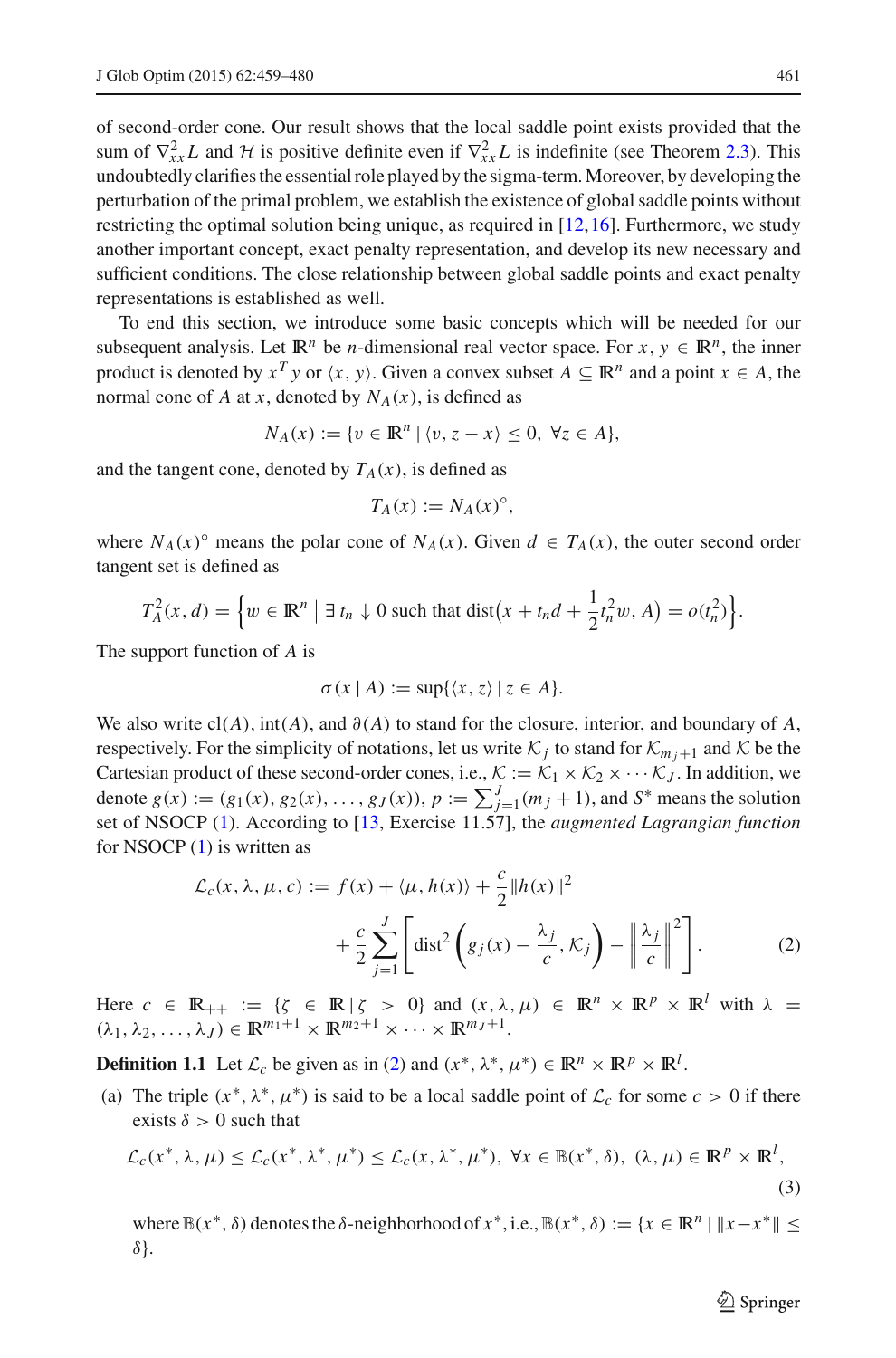<span id="page-3-2"></span>(b) The triple  $(x^*, \lambda^*, \mu^*)$  is said to be a global saddle point of  $\mathcal{L}_c$  for some  $c > 0$  if

$$
\mathcal{L}_c(x^*, \lambda, \mu) \le \mathcal{L}_c(x^*, \lambda^*, \mu^*) \le \mathcal{L}_c(x, \lambda^*, \mu^*), \ \forall x \in \mathbb{R}^n, \ (\lambda, \mu) \in \mathbb{R}^p \times \mathbb{R}^l. \tag{4}
$$

#### **2 On local saddle points**

In this section, we focus on the necessary and sufficient conditions for the existence of local saddle points. For simplicity, we let *Q* stand for a second-order cone without emphasizing its dimension, while using the notation  $Q \subset \mathbb{R}^{m+1}$  to indicate that *Q* is regarded as a secondorder cone in  $\mathbb{R}^{m+1}$ . In other words, the result holding for *Q* is also applicable to  $K_i$  for  $i = 1, \ldots, J$  in the subsequent analysis. According to [\[13](#page-20-0), Example 6.16] we know for **a** ∈ *Q*,

$$
- \mathbf{b} \in N_Q(\mathbf{a}) \iff \Pi_Q(\mathbf{a} - \mathbf{b}) = \mathbf{a}
$$
  
\n
$$
\iff \text{dist}(\mathbf{a} - \mathbf{b}, Q) = \|\mathbf{b}\|
$$
  
\n
$$
\iff \mathbf{a} \in Q, \mathbf{b} \in Q, \mathbf{a}^T \mathbf{b} = 0,
$$
\n(5)

<span id="page-3-4"></span><span id="page-3-1"></span>where the last equivalence comes from the fact that *Q* is a self-dual cone, i.e.,  $(Q)^\circ = -Q$ .

**Lemma 2.1** *Let*  $\mathcal{L}_c$  *be given as in [\(2\)](#page-2-0). Then, the augmented Lagrangian function*  $\mathcal{L}_c(x, \lambda, \mu)$ *is nondecreasing with respect to*  $c > 0$ *.* 

*Proof* See [\[13,](#page-20-0) Exercise 11.56]. □

We now discuss the necessary conditions for local saddle points.

<span id="page-3-3"></span>**Theorem 2.1** *Suppose*  $(x^*, \lambda^*, \mu^*)$  *is a local saddle point of*  $\mathcal{L}_{c^*}$ *. Then,* 

- $(a)$  −λ<sup>\*</sup> ∈ *N*<sub>*K*</sub>( $g(x^*$ ));
- *(b)*  $\mathcal{L}_c(x^*, \lambda^*, \mu^*) = f(x^*)$  *for all c* > 0*;*
- *(c) x*∗ *is a local optimal solution to NSOCP [\(1\)](#page-1-0).*

*Proof* We first show that  $x^*$  is a feasible point of NSOCP [\(1\)](#page-1-0), for which we need to verify two things: (i)  $h(x^*) = 0$ , (ii)  $g_j(x^*) \succeq_{\mathcal{K}_j} 0$  for all  $j = 1, 2, ..., J$ .

- (i) Suppose  $h(x^*) \neq 0$ . Taking  $\mu = \gamma h(x^*)$  with  $\gamma \to \infty$ , and applying the first inequality in [\(3\)](#page-2-1) yields  $\mathcal{L}_{c^*}(x^*, \lambda^*, \mu^*) = \infty$  which is a contradiction. Thus,  $h(x^*) = 0$ .
- <span id="page-3-0"></span>(ii) Suppose  $g_j(x^*) \notin \mathcal{K}_j$  for some  $j = 1, \ldots, J$ . Then, there exist  $\tilde{\lambda}_j \in \mathcal{K}_j$  such that  $\eta := \langle \tilde{\lambda}_i, g_i(x^*) \rangle < 0$ . Therefore, for  $\beta \in \mathbb{R}$

$$
dist^{2}\left(g_{j}(x^{*}) - \frac{\beta \tilde{\lambda}_{j}}{c^{*}}, \mathcal{K}_{j}\right) - \left\|\frac{\beta \tilde{\lambda}_{j}}{c^{*}}\right\|^{2}
$$
  
\n
$$
= \left\|g_{j}(x^{*}) - \frac{\beta \tilde{\lambda}_{j}}{c^{*}} - \Pi_{\mathcal{K}_{j}}\left(g_{j}(x^{*}) - \frac{\beta \tilde{\lambda}_{j}}{c^{*}}\right)\right\|^{2} - \left\|\frac{\beta \tilde{\lambda}_{j}}{c^{*}}\right\|^{2}
$$
  
\n
$$
= \left\|g_{j}(x^{*}) - \Pi_{\mathcal{K}_{j}}\left(g_{j}(x^{*}) - \frac{\beta \tilde{\lambda}_{j}}{c^{*}}\right)\right\|^{2} - 2\left\langle\frac{\beta \tilde{\lambda}_{j}}{c^{*}}, g_{j}(x^{*}) - \Pi_{\mathcal{K}_{j}}\left(g_{j}(x^{*}) - \frac{\beta \tilde{\lambda}_{j}}{c^{*}}\right)\right\rangle
$$

 $\mathcal{L}$  Springer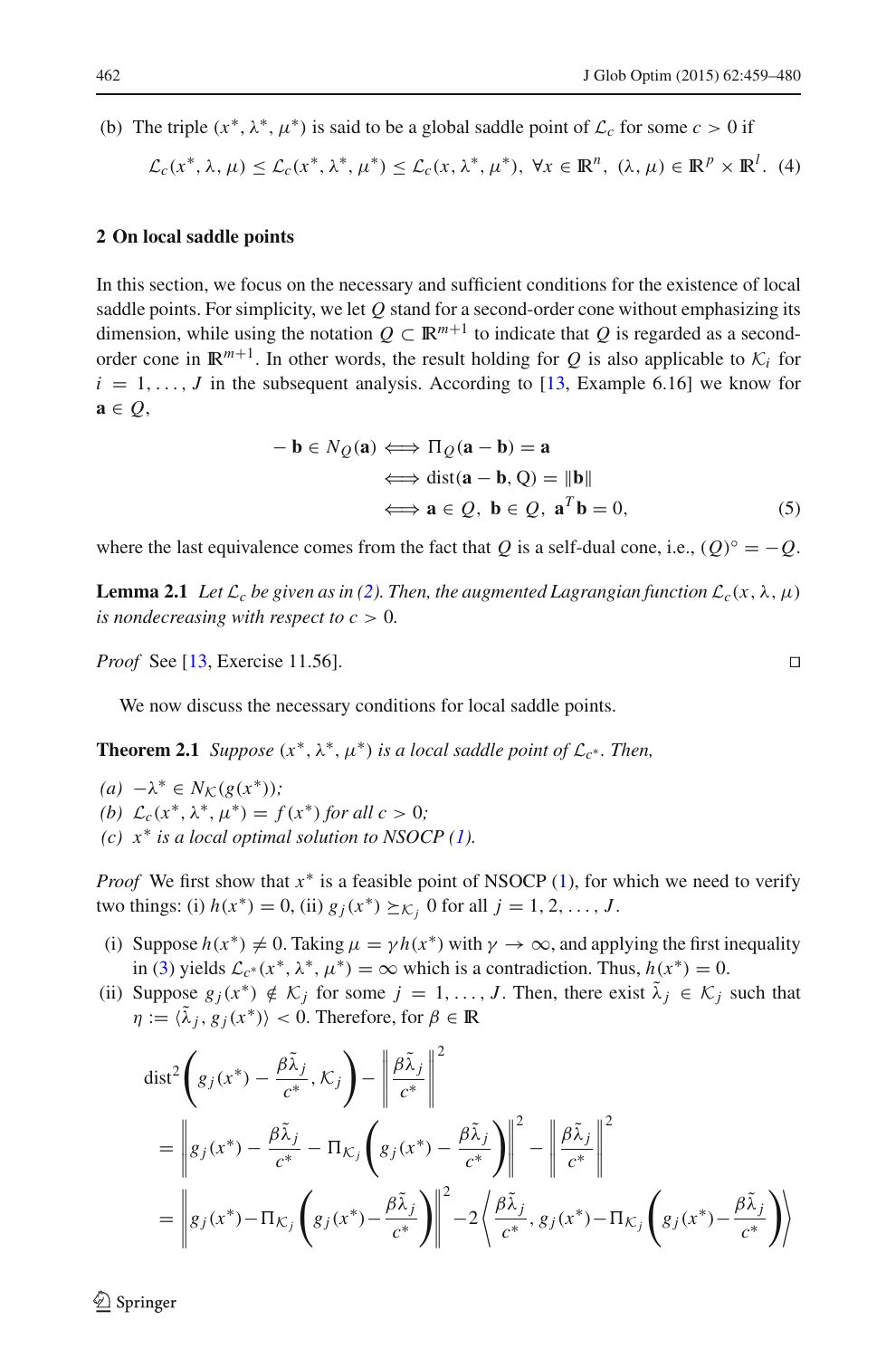$$
\ge \text{dist}^2(g_j(x^*), \mathcal{K}_j) - 2\beta \left\langle \frac{\tilde{\lambda}_j}{c^*}, g_j(x^*) \right\rangle
$$
  
= dist<sup>2</sup>(g\_j(x^\*), \mathcal{K}\_j) - 2\beta \frac{\eta}{c^\*}. (6)

Here the inequality comes from the facts that

$$
\left\|g_j(x^*) - \Pi_{\mathcal{K}_j}\left(g_j(x^*) - \frac{\beta \tilde{\lambda}_j}{c^*}\right)\right\| \ge \|g_j(x^*) - \Pi_{\mathcal{K}_j}(g_j(x^*))\| = \text{dist}(g_j(x^*), \mathcal{K}_j)
$$

and

$$
\left\langle \tilde{\lambda}_j, \, \Pi_{\mathcal{K}_j} \left( g_j(x^*) - (\beta \tilde{\lambda}_j/c^*) \right) \right\rangle \geq 0
$$

because  $\tilde{\lambda}_j \in \mathcal{K}_j$  and  $\Pi_{\mathcal{K}_j}\left(g_j(x^*) - (\beta \tilde{\lambda}_j/c^*)\right) \in \mathcal{K}_j$ . Taking  $\beta \to \infty$ , it follows from [\(3\)](#page-2-1) and [\(6\)](#page-3-0) that  $\mathcal{L}_{c^*}(x^*, \lambda^*, \mu^*)$  is unbounded above which is a contradiction.

Plugging  $\lambda = 0$  in the first inequality of [\(3\)](#page-2-1) (i.e.,  $\mathcal{L}_{c^*}(x^*, 0, \mu^*) \leq \mathcal{L}_{c^*}(x^*, \lambda^*, \mu^*)$ ), we obtain

$$
\sum_{j=1}^{J} \left[ \text{dist}^2 \left( g_j(x^*) - \frac{\lambda_j^*}{c^*}, \mathcal{K}_j \right) - \left\| \frac{\lambda_j^*}{c^*} \right\|^2 \right] \ge 0, \tag{7}
$$

<span id="page-4-0"></span>where we have used the feasibility of *x*∗ as shown above. On the other hand, we have

$$
\text{dist}\left(g_j(x^*) - \frac{\lambda_j^*}{c^*}, \mathcal{K}_j\right) \leq \left\|g_j(x^*) - \frac{\lambda_j^*}{c^*} - g_j(x^*)\right\| = \left\|\frac{\lambda_j^*}{c^*}\right\|,
$$

where the inequality is due to the fact that  $g_j(x^*) \in K_j$  as shown above. This together with [\(7\)](#page-4-0) ensures that

$$
\text{dist}\left(g_j(x^*) - \frac{\lambda_j^*}{c^*}, \mathcal{K}_j\right) = \left\|\frac{\lambda_j^*}{c^*}\right\|.
$$
\n(8)

<span id="page-4-1"></span>Combining [\(5\)](#page-3-1) and [\(8\)](#page-4-1) yields  $-\lambda_j^* \in N_{\mathcal{K}_j}(g_j(x^*))$  for all  $j = 1, ..., J$ , i.e.,  $-\lambda^* \in$  $N_K(g(x^*))$  by [\[13,](#page-20-0) Proposition 6.41]. This establishes part (a). Furthermore, it implies

$$
\text{dist}\left(g_j(x^*) - \frac{\lambda_j^*}{c}, \mathcal{K}_j\right) = \left\|\frac{\lambda_j^*}{c}\right\|, \ \forall c > 0,\tag{9}
$$

<span id="page-4-2"></span>because  $-\lambda_j^*/c$  ∈  $N_{\mathcal{K}_j}(g_j(x^*))$  for all  $c > 0$  (since  $N_{\mathcal{K}_j}(g_j(x^*))$  is a cone). Hence  $\mathcal{L}_c(x^*, \lambda^*, \mu^*) = f(x^*)$  for all  $c > 0$ . This establishes part (b).

Now, we turn the attention to part (c). Suppose  $x \in \mathbb{B}(x^*, \delta)$  is any feasible point of NSOCP  $(1)$ . Then, from  $(3)$ , we know

$$
f(x) \geq \mathcal{L}_{c^*}(x, \lambda^*, \mu^*) \geq \mathcal{L}_{c^*}(x^*, \lambda^*, \mu^*) = f(x^*),
$$

where the first inequality comes from the fact that  $x$  is feasible. This means  $x^*$  is a local optimal solution to NSOCP  $(1)$ . The proof is complete.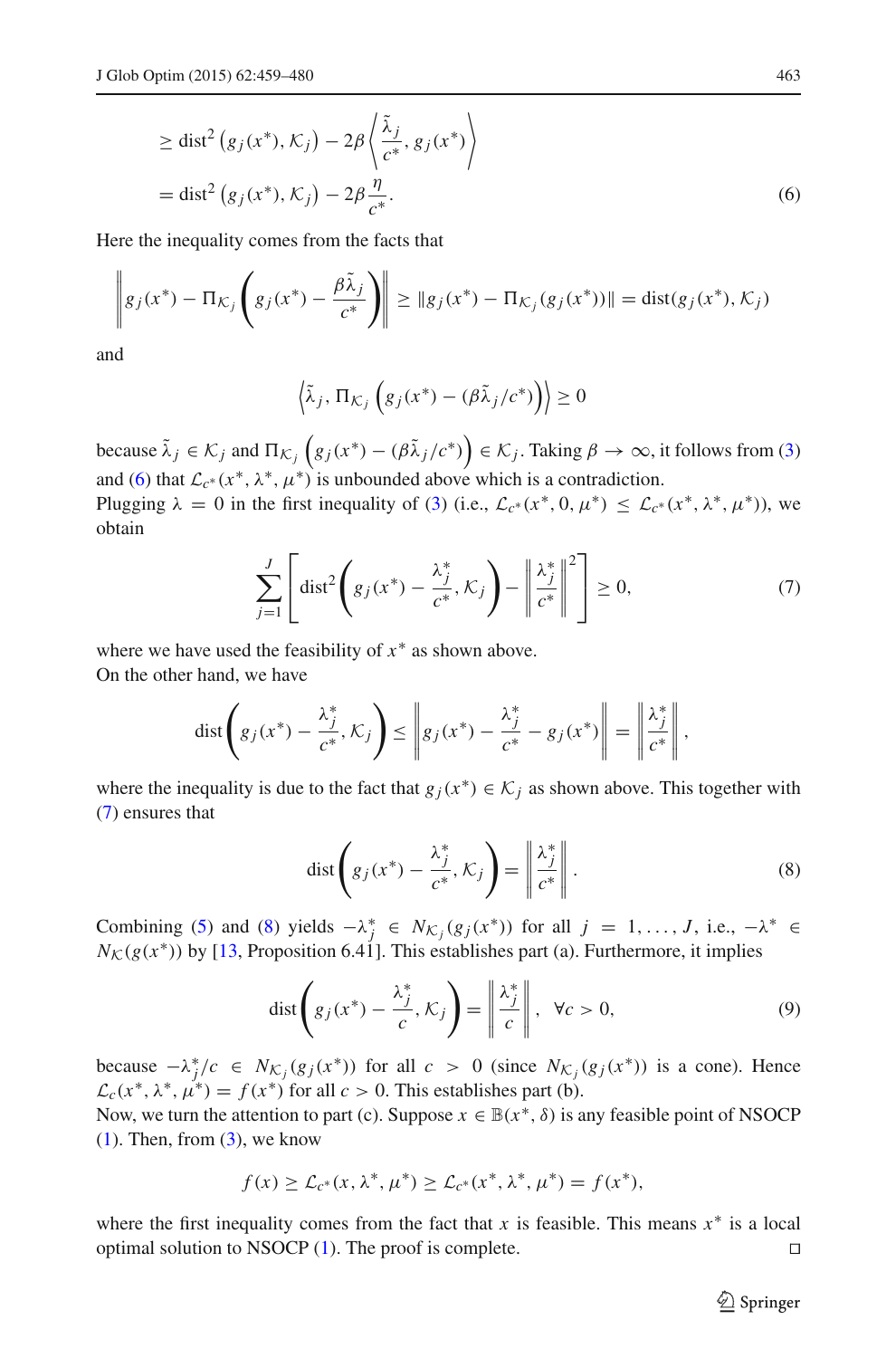For NSOCP [\(1\)](#page-1-0), we say that *Robinson's constraint qualification* holds at  $x^*$  if  $\nabla h_i(x^*)$ for  $i = 1, \ldots, l$  are linearly independent and there exists  $d \in \mathbb{R}^n$  such that

$$
\nabla h(x^*)d = 0 \text{ and } g(x^*) + \nabla g(x^*)d \in \text{int}(\mathcal{K}).
$$

It is known that if *x*∗ is a local solution to NSOCP [\(1\)](#page-1-0) and Robinson's constraint qualification holds at *x*<sup>\*</sup>, then there exists  $(\lambda^*, \mu^*) \in \mathbb{R}^p \times \mathbb{R}^l$  such that the following Karush-Kuhn-Tucker (KKT) conditions

$$
\nabla_x L(x^*, \lambda^*, \mu^*) = 0, \ \ h(x^*) = 0, \ \ -\lambda^* \in N_{\mathcal{K}}(g(x^*)), \tag{10}
$$

<span id="page-5-0"></span>or equivalently,

$$
\nabla_{x} L(x^*, \lambda^*, \mu^*) = 0, \ \ h(x^*) = 0, \ \ \lambda^* \in \mathcal{K}, \ \ g(x^*) \in \mathcal{K}, \ \ (\lambda^*)^T g(x^*) = 0,
$$

<span id="page-5-3"></span>where  $L(x, \lambda, \mu)$  is the standard Lagrangian function of NSOCP [\(1\)](#page-1-0), i.e.,

$$
L(x, \lambda, \mu) := f(x) + \langle \mu, h(x) \rangle - \langle \lambda, g(x) \rangle.
$$
 (11)

For convenience of subsequent analysis, we denote by  $\Lambda(x^*)$  all Lagrangian multipliers  $(\lambda^*, \mu^*)$  satisfying [\(10\)](#page-5-0).

It is well-known that the second order sufficient conditions are utilized to ensure the existence of local saddle points. In the nonlinear programming, it requires the positive definiteness of  $\nabla_{xx}^2 L$  over the critical cone. However, due to the non-polyhedric of second-order cone, an additional widely known *sigma*-term (or σ-term), which stands for the curvature of second-order cone, is required. In particular, it was noted in [\[4](#page-20-10), page 177] that the  $\sigma$ -term vanishes when the cone is polyhedral. Due to the important role played by  $\sigma$ -term in the analysis of second-order cone, before developing the sufficient conditions for the existence of local saddle points, we shall study some basic properties of  $\sigma$ -term which will be used in the subsequence analysis. First, based on the arguments given in [\[1,](#page-20-11) Theorem 29] we obtain the following result.

<span id="page-5-2"></span>**Theorem 2.2** *Let*  $x \in Q$  *and*  $d \in T_Q(x)$ *. Then, the support function of the outer second order tangent set*  $T_Q^2(x, d)$  *is* 

$$
\sigma\left(y \mid T_Q^2(x,d)\right)
$$
\n
$$
= \begin{cases}\n-\frac{y_1}{x_1} d^T \begin{bmatrix} 1 & 0 \\
0 & -I_m \end{bmatrix} d, & \text{for } y \in N_Q(x) \cap \{d\}^\perp, \ x \in \partial Q \setminus \{0\}, \\
0, & \text{for } y \in N_Q(x) \cap \{d\}^\perp, \ x \notin \partial Q \setminus \{0\}, \\
+\infty, & \text{for } y \notin N_Q(x) \cap \{d\}^\perp.\n\end{cases}
$$

*Proof* We know from [\[4,](#page-20-10) Proposition 3.34] that

$$
T_Q^2(x, d) + T_{T_Q(x)}(d) \subset T_Q^2(x, d) \subset T_{T_Q(x)}(d).
$$

<span id="page-5-1"></span>This implies

$$
\sigma\left(y \mid T_Q^2(x,d)\right) + \sigma\left(y \mid T_{T_Q(x)}(d)\right) = \sigma\left(y \mid T_Q^2(x,d) + T_{T_Q(x)}(d)\right)
$$
  

$$
\leq \sigma\left(y \mid T_Q^2(x,d)\right) \leq \sigma\left(y \mid T_{T_Q(x)}(d)\right). \tag{12}
$$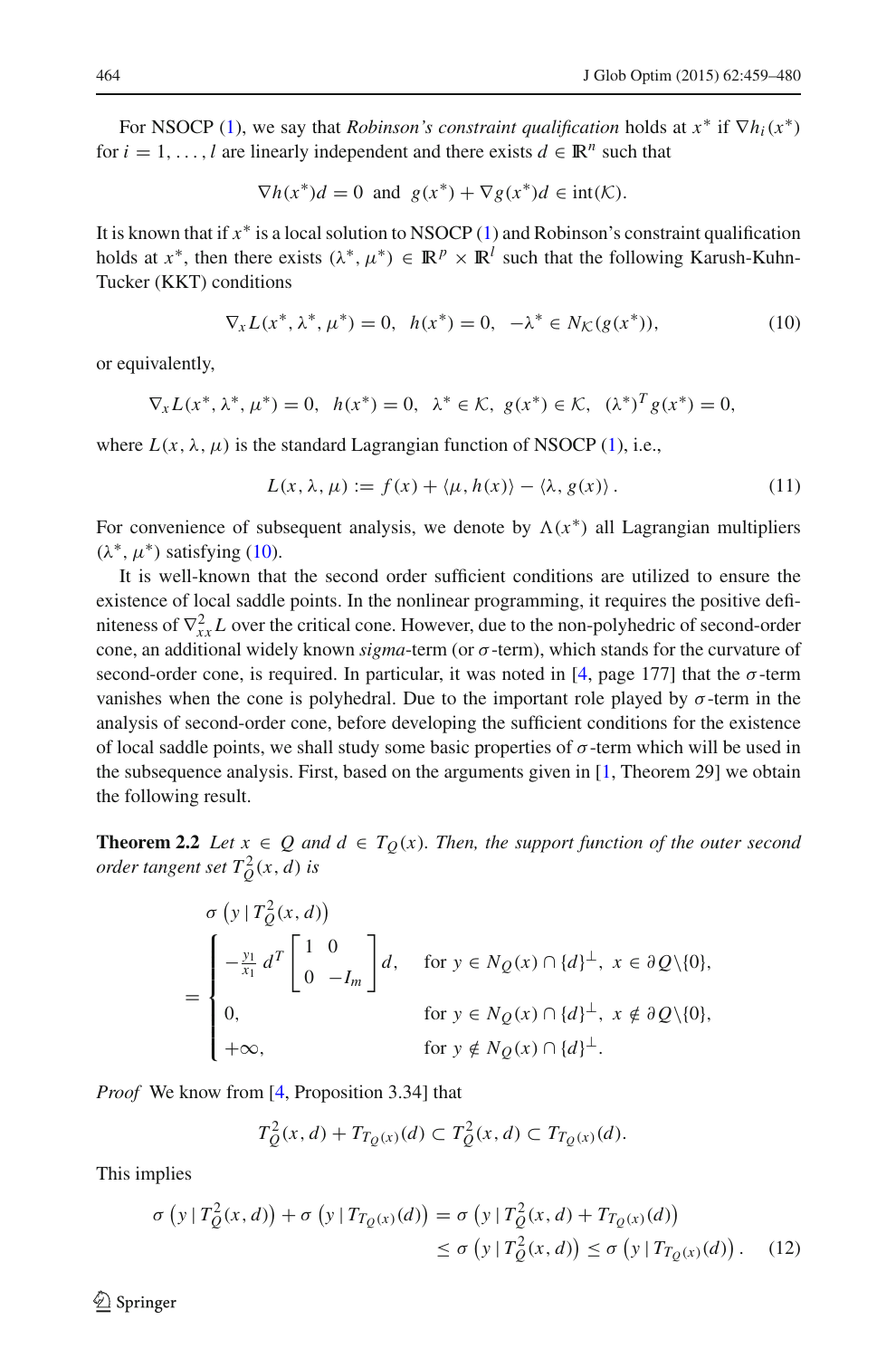<span id="page-6-0"></span>Note that

$$
\sigma\left(y \mid T_{T_Q(x)}(d)\right) < +\infty \Longleftrightarrow \sigma\left(y \mid T_{T_Q(x)}(d)\right) = 0\tag{13}
$$

$$
\iff y \in N_{T_Q(x)}(d) \tag{14}
$$

$$
\iff y \in (T_Q(x))^\circ = N_Q(x), \ y^T d = 0 \tag{15}
$$

where the first and third equivalences come from the fact that  $T_{T_Q(x)}(d)$  and  $T_Q(x)$  are cones, respectively. Thus, we only need to establish the exact formula of  $\sigma\left(y \mid T^2_Q(x,d)\right)$ , provided that [\(15\)](#page-6-0) holds. In addition, it also indicates from [\(12\)](#page-5-1) that  $\sigma\left(y | T_Q^2(x, d)\right) = \infty$  whenever *y* ∉  $N_Q(x) \cap \{d\}^{\perp}$ , since  $T_Q^2(x, d)$  is nonempty for  $x \in Q$  and  $d \in T_Q(x)$  by [\[1,](#page-20-11) Lemma 27].

<span id="page-6-1"></span>In fact, under condition  $(15)$ , it follows from  $(12)$  and  $(13)$  that

$$
\sigma(y | T_Q^2(x, d)) \le \sigma(y | T_{T_Q(x)}(d)) = 0.
$$
\n(16)

Furthermore, in light of condition  $(15)$ , we discuss the following four cases.

(i) If  $x = 0$ , then  $0 \in T_Q^2(x, d) = T_Q(d)$  where the equality is due to [\[1,](#page-20-11) Lemma 27]. Thus,

$$
\sigma\left(y \mid T_Q^2(x,d)\right) = \sigma\left(y \mid T_Q(d)\right) \ge 0.
$$

This together with [\(16\)](#page-6-1) implies  $\sigma\left(y | T_Q^2(x, d)\right) = 0$ .

- (ii) If  $x \in \text{int}(Q)$ , then it follows from [\(15\)](#page-6-0) that  $y = 0$ . Hence,  $\sigma\left(y | T_Q^2(x, d)\right) = 0$ .
- (iii) If  $x \in \partial(Q) \setminus \{0\}$  and  $d \in \text{int}(T_Q(x))$ , then it follows from [\(14\)](#page-6-0) that  $y = 0$  since  $d \in \text{int}(T_Q(x))$ . Hence  $\sigma\left(y \mid T_Q^2(x, d)\right) = 0 = -(y_1/x_1)(d_1^2 - ||d_2||^2)$ .
- (iv) If  $x \in \partial(Q) \setminus \{0\}$  and  $d \in \partial(T_O(x))$ , then the desired result can be obtained by following the arguments given in [\[1](#page-20-11), p. 222]. We provide the proof for the sake of completeness. Note that  $\sigma\left(y|T_Q^2(x,d)\right)$  is to maximize  $y_1w_1 + y_2^Tw_2$  over all w satisfying  $-w_1x_1 +$  $w_2^T x_2 \le d_1^2 - ||d_2||^2$  (see [\[1](#page-20-11), Lemma 27]). From *y* ∈ *N*<sub>Q</sub>(*x*), i.e., −*y* ∈ *Q*, *x* ∈ *Q*, and  $x^T y = 0$ , we know  $-y_1 = \alpha x_1$  and  $-y_2 = -\alpha x_2$  with  $\alpha = -\frac{y_1}{x_1} \ge 0$ , see [\[1,](#page-20-11) page 208]. Thus,

$$
\langle y, w \rangle = y_1 w_1 + y_2^T w_2 = \alpha \left( w_2^T x_2 - w_1 x_1 \right) \leq \alpha \left( d_1^2 - ||d_2||^2 \right) = -\frac{y_1}{x_1} \left( d_1^2 - ||d_2||^2 \right).
$$

The maximum can be obtained at  $(w_1, w_2) = \left(-\frac{d_1^2}{x_1}, -\frac{\|d_2\|^2}{\|x_2\|^2}x_2\right)$ . This establishes the desired expression.  $\Box$ 

*Remark 2.1* Let *A* be a convex subset in  $\mathbb{R}^{m+1}$ . In the proof of Theorem [2.2,](#page-5-2) we use the inclusion  $T_A^2(x, d) \subset T_{T_A(x)}(d)$ . It is known from [\[4](#page-20-10), page 168] that these two sets are the same if *A* is polyhedral. But, for the non-polyhedral cone  $Q$ , the following example shows this inclusion maybe strict.

*Example 2.1* For  $Q \subset \mathbb{R}^3$ , let  $\bar{x} = (1, 1, 0)$  and  $\bar{d} = (1, 1, 1)$ . Then,

$$
T_Q(\bar{x}) = \{d = (d_1, d_2, d_3) \in \mathbb{R}^3 \mid (d_2, d_3)^T(\bar{x}_2, \bar{x}_3) - d_1\bar{x}_1 \le 0\}
$$
  
=  $\{d = (d_1, d_2, d_3) \mid d_2 - d_1 \le 0\},\$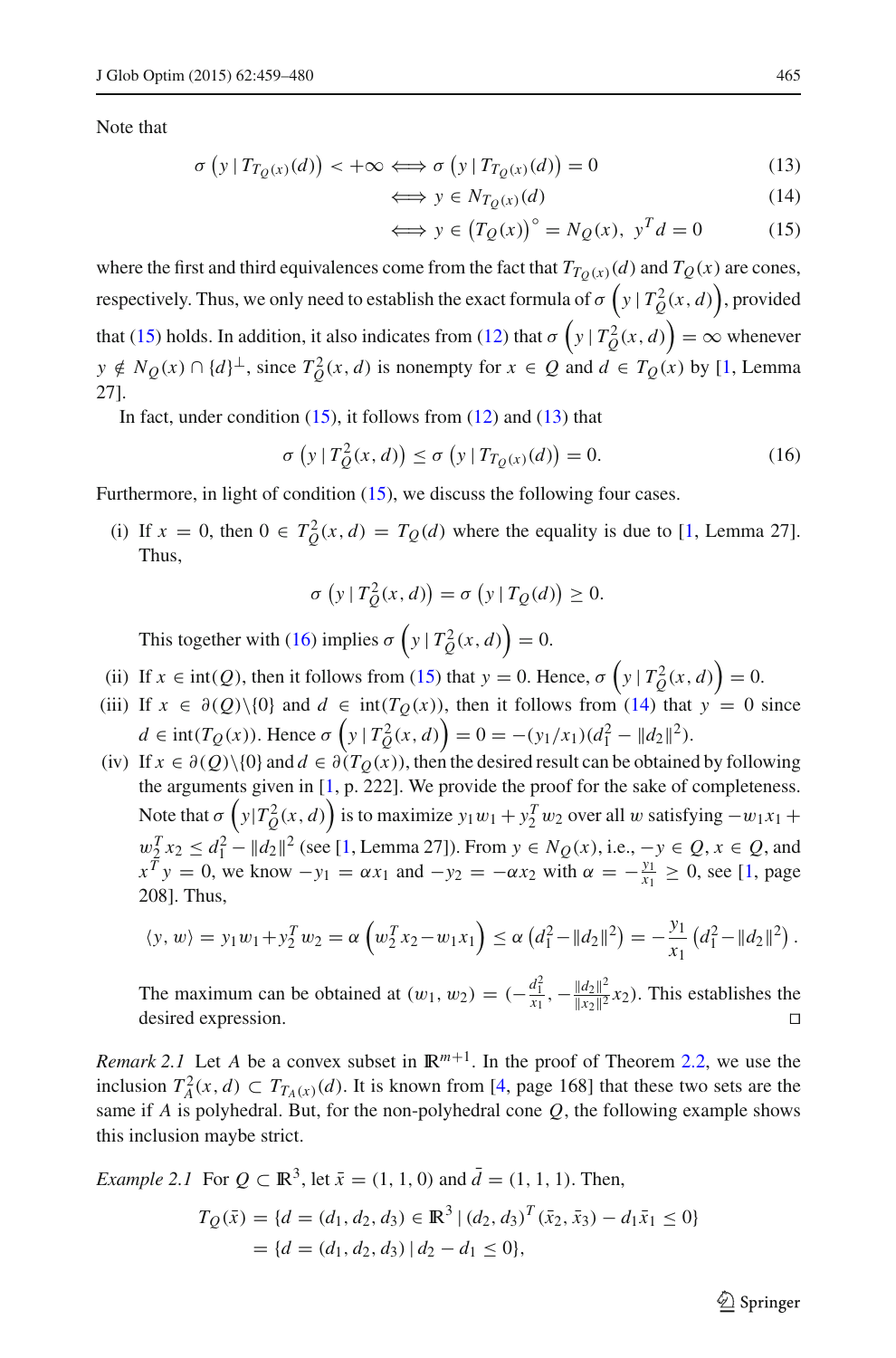which implies  $\bar{d} \in \partial T_Q(\bar{x})$ . Hence,

$$
T_Q^2(\bar{x}, \bar{d}) = \{w = (w_1, w_2, w_3) | (w_2, w_3)^T(\bar{x}_2, \bar{x}_3) - w_1\bar{x}_1 \le \bar{d}_1^2 - ||(\bar{d}_2, \bar{d}_3)||^2\}
$$
  
=  $\{w = (w_1, w_2, w_3) | w_2 - w_1 \le -1\}.$ 

On the other hand, since  $T_{T_O(\bar{x})}(\bar{d}) = cl(\mathcal{R}_{T_O(\bar{x})}(\bar{d}))$ , where  $\mathcal{R}_{T_O(\bar{x})}(\bar{d})$  denotes the radical (or feasible) cone of  $T_Q(\bar{x})$  at  $(\bar{d})$ , then for each  $w \in T_{T_Q(\bar{x})}(\bar{d})$ , there exists  $w' \in \mathcal{R}_{T_Q(\bar{x})}(\bar{d}) \to w$ such that  $\bar{d} + tw' \in T_O(\bar{x})$  for some  $t > 0$ , i.e.,

$$
((\bar{d}_2, \bar{d}_3) + t(w'_2, w'_3))^T (\bar{x}_2, \bar{x}_3) - (\bar{d}_1 + tw'_1)\bar{x}_1 \leq 0,
$$

which ensures that  $(w'_2, w'_3)^T (\bar{x}_2, \bar{x}_3) - w'_1 \bar{x}_1 \le 0$ . Now, taking limit yields  $w_2 - w_1 \le 0$ . Thus, we obtain

$$
T_{T_Q(\bar{x})}(\bar{d}) = \{w = (w_1, w_2, w_3) \mid w_2 - w_1 \le 0\}
$$

which says  $T_Q^2(\bar{x}, \bar{d}) \subsetneq T_{T_Q(\bar{x})}(\bar{d})$ . In fact,  $0 \in T_{T_Q(\bar{x})}(\bar{d})$ , but  $0 \notin T_Q^2(\bar{x}, \bar{d})$ .

<span id="page-7-1"></span>**Corollary 2.1** *For*  $x \in Q$  *and*  $y \in N_Q(x)$ *, we define* 

$$
\Theta(x, y) := T_Q(x) \cap \{y\}^{\perp} = \{d \mid d \in T_Q(x) \text{ and } y^T d = 0\}.
$$

*Then,*  $\sigma\left(y \mid T^2_Q(x,d)\right)$  is nonpositive and continuous with respect to d over  $\Theta(x, y)$ .

*Proof* We first show that  $\sigma(y | T_Q^2(x, d))$  is nonpositive for  $d \in \Theta(x, y)$ . In fact, we know from Theorem [2.2](#page-5-2) that  $\sigma(y | T_Q^2(x, d)) = 0$  when  $x = 0$ , or  $x \in \text{int}(Q)$ , or  $x \in \partial(Q) \setminus \{0\}$ and  $d \in \text{int}(T_Q(x))$ . If  $x \in \partial(Q) \setminus \{0\}$  and  $d \in \partial(T_Q(x))$ , then we have  $x_1 d_1 = x_2^T d_2$  by the formula of  $T_Q(x)$ , see [\[1](#page-20-11), Lemma 25]. Hence  $x_1|d_1| = |x_2|^T d_2| \le ||x_2|| ||d_2||$  which implies  $|d_1|$  ≤  $||d_2||$  because  $x_1 = ||x_2|| > 0$ . Note that  $-y_1$  is nonnegative since  $-y \in Q$ . Then, applying Theorem [2.2](#page-5-2) yields  $\sigma(y | T_Q^2(x, d)) = -(y_1/x_1)(d_1^2 - ||d_2||^2) \le 0$ . Thus, in any case, we have verified the nonpositivity of  $\sigma\left(y | T_Q^2(x, d)\right)$  over  $\Theta(x, y)$ .

Next, we now show the continuity of  $\sigma\left(y | T_Q^2(x, d)\right)$  with respect to *d* over  $\Theta(x, y)$ . Indeed, if  $x = 0$  or  $x \in \text{int}(Q)$ , then  $\sigma\left(y | T_Q^2(x, d)\right) = 0$  for all  $d \in \Theta(x, y)$  which, of course, is continuous. If  $x \in \partial Q \setminus \{0\}$ , then  $\sigma\left(y | T_Q^2(x, d)\right) = -(y_1/x_1)(d_1^2 - ||d_2||^2)$  for  $d \in \Theta(x, y)$  which is continuous with respect to *d* as well.

*Remark* 2.2 For a general closed convex cone  $\Omega$ ,  $\sigma(y | T_{\Omega}^2(x, d))$  can be a discontinuous function of *d*; see [\[4,](#page-20-10) Page 178] or [\[15](#page-20-12), Page 489]. But, when  $\Omega$  is the second order cone *Q*, our result shows that this function is continuous.

For a convex subset *A* in  $\mathbb{R}^{m+1}$ , it is well known that the function dist<sup>2</sup>(*x*, *A*) is continuously differentiable with  $\nabla$ dist<sup>2</sup>(*x*, *A*) = 2(*x* −  $\Pi$ <sub>*A*</sub>(*x*)). But, there are very limited results on second order differentiability unless some additional structure is imposed on *A*, for example, second order regularity, see [\[2](#page-20-13)[,3](#page-20-14)[,15\]](#page-20-12).

<span id="page-7-0"></span>Let  $\phi(x) := \text{dist}^2(x, Q)$  for  $Q \subset \mathbb{R}^{m+1}$ . Since Q is second order regular, then according to [\[15\]](#page-20-12),  $\phi$  possesses the following nice property: for any  $x, d \in \mathbb{R}^{m+1}$ , there holds that

$$
\lim_{\substack{d' \to d \\ t \downarrow 0}} \frac{\phi(x + td') - \phi(x) - t\phi'(x; d')}{\frac{1}{2}t^2} = \mathcal{V}(x, d)
$$
\n(17)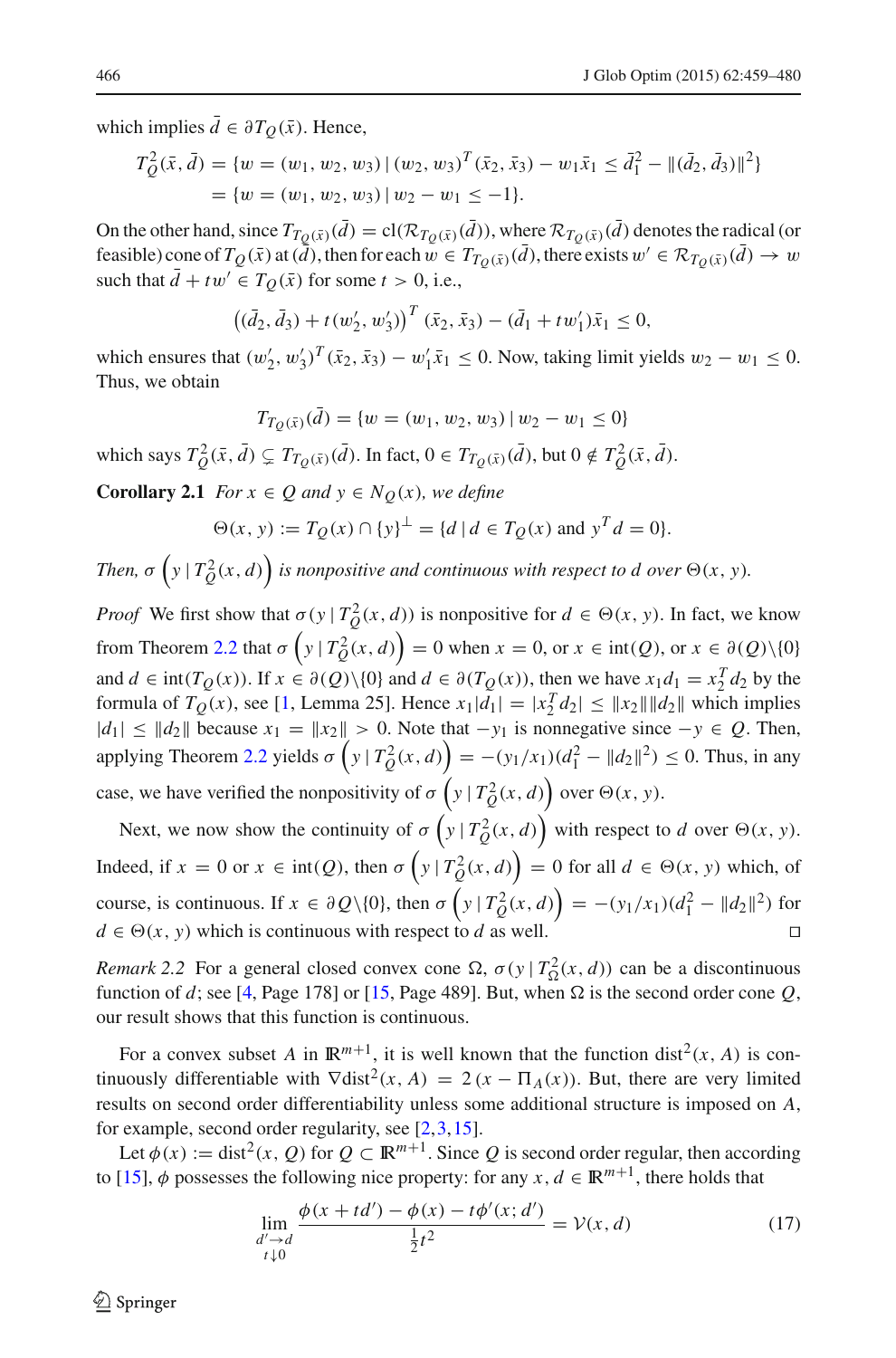<span id="page-8-1"></span>where  $V(x, d)$  is the optimal value of the problem

$$
\min \left\{ 2\|d - z\|^2 - 2\sigma \left( x - \Pi_Q(x) \mid T_Q^2(\Pi_Q(x), z) \right) \right\}
$$
\n
$$
\text{s.t.} \quad z \in \Theta \left( \Pi_Q(x), x - \Pi_Q(x) \right). \tag{18}
$$

<span id="page-8-0"></span>With these preparations, the sufficient conditions for the existence of local saddle points are given as below.

#### **Theorem 2.3** *Suppose x*∗ *is a feasible point of the NSOCP [\(1\)](#page-1-0) satisfying the following:*

*(i)*  $x^*$  *is a KKT point and*  $(\lambda^*, \mu^*) \in \Lambda(x^*)$ *, i.e.,* 

$$
\nabla_x L(x^*, \lambda^*, \mu^*) = 0 \quad \text{and} \quad -\lambda^* \in N_{\mathcal{K}}(g(x^*)).
$$

<span id="page-8-4"></span>*(ii) the following second order conditions hold*

$$
\nabla_{xx}^2 L(x^*, y^*)(d, d) + d^T \mathcal{H}(x^*, \lambda^*)d > 0, \quad \forall d \in \mathcal{C}(x^*, \lambda^*) \setminus \{0\},\tag{19}
$$

*where*

$$
\mathcal{C}(x^*, \lambda^*) := \left\{ d \in \mathbb{R}^n \mid \nabla h(x^*)d = 0, \nabla g(x^*)d \in T_{\mathcal{K}}(g(x^*)) , \left(\nabla g(x^*)d\right)^T (\lambda^*) = 0 \right\},\
$$
  
\nand  $\mathcal{H}(x^*, \lambda^*) := \sum_{j=1}^J \mathcal{H}^j(x^*, \lambda_j^*)$  with  
\n
$$
\mathcal{H}^j\left(x^*, \lambda_j^*\right) := \begin{cases} -\frac{(\lambda_j^*)_1}{(g_j(x^*))_1} \nabla g_j(x^*)^T \begin{bmatrix} 1 & 0\\ 0 & -I_{m_j} \end{bmatrix} \nabla g_j(x^*), g_j(x^*) \in \partial(\mathcal{K}_j) \setminus \{0\},\\ 0, \quad \text{otherwise.} \end{cases}
$$

*Then,*  $(x^*, \lambda^*, \mu^*)$  *is a local saddle point of*  $\mathcal{L}_c$  *for some c* > 0*.* 

*Proof* The first inequality in [\(3\)](#page-2-1) follows from the fact that  $\mathcal{L}_c(x^*, \lambda^*, \mu^*) = f(x^*)$  by [\(5\)](#page-3-1) since  $-\lambda^* \in N_{\mathcal{K}}(g(x^*))$ , and that  $\mathcal{L}_c(x^*, \lambda, \mu) \leq f(x^*)$  for all  $(\lambda, \mu) \in \mathbb{R}^p \times \mathbb{R}^l$  due to *x*∗ being feasible.

We will prove the second inequality in [\(3\)](#page-2-1) by contradiction, i.e., we cannot find  $c > 0$ and  $\delta > 0$  such that  $f(x^*) = \mathcal{L}_c(x^*, \lambda^*, \mu^*) \leq \mathcal{L}_c(x, \lambda^*, \mu^*)$  for all  $x \in \mathbb{B}(x^*, \delta)$ . In other words, there exists a sequence  $c_n \to \infty$  as  $n \to \infty$ , and each fixed  $c_n$ , we always find a sequence  $\{x_k^n\}$  (noting that its sequence is dependent on  $c_n$ ) such that  $x_k^n \to x^*$  as  $k \to \infty$ and

$$
f(x^*) > \mathcal{L}_{c_n}(x_k^n, \lambda^*, \mu^*). \tag{20}
$$

<span id="page-8-3"></span>To proceed, we denote  $t_k^n := \|x_k^n - x^*\|$  and  $d_k^n := (x_k^n - x^*) / \|x_k^n - x^*\|$ . Assume, without loss of generality, that  $d_k^n \to \tilde{d}^n$  as  $k \to \infty$ . First, we observe that

<span id="page-8-2"></span>
$$
\begin{split} &\phi\left(g_j(x_k^n) - \frac{\lambda_j^*}{c_n}\right) \\ &= \phi\left(g_j(x^*) - \frac{\lambda_j^*}{c_n} + t_k^n \nabla g_j(x^*)d_k^n + \frac{1}{2}(t_k^n)^2 \nabla^2 g_j(x^*)(d_k^n, d_k^n) + o\left((t_k^n)^2\right)\right) \\ &= \phi\left(g_j(x^*) - \frac{\lambda_j^*}{c_n} + t_k^n \left[\nabla g_j(x^*)d_k^n + \frac{1}{2}t_k^n \nabla^2 g_j(x^*)(d_k^n, d_k^n)\right]\right) + o\left((t_k^n)^2\right) \end{split}
$$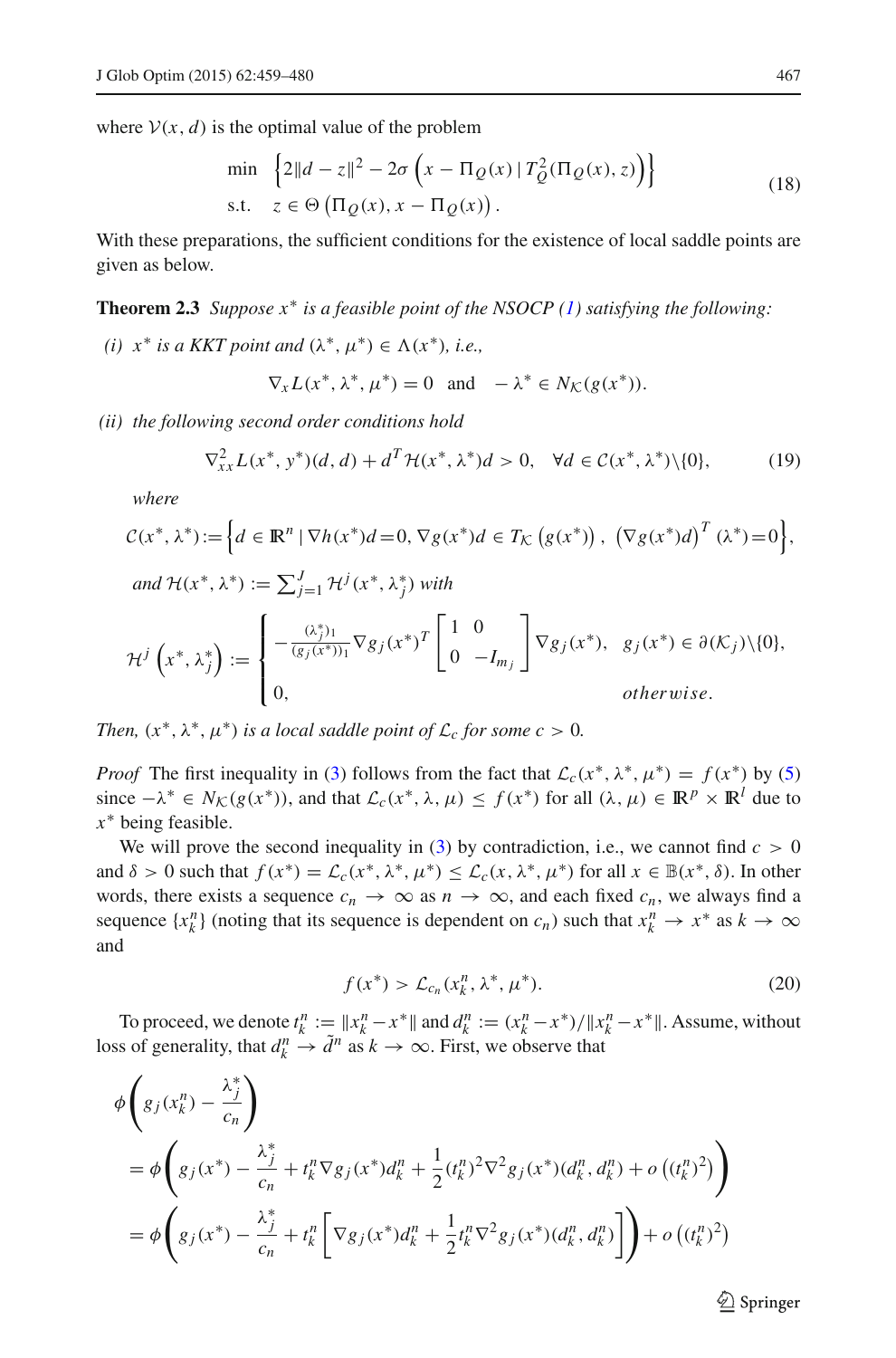$$
= \phi \left( g_j(x^*) - \frac{\lambda_j^*}{c_n} \right) + t_k^n \phi' \left( g_j(x^*) - \frac{\lambda_j^*}{c_n} \right) \left( \nabla g_j(x^*) d_k^n + \frac{1}{2} t_k^n \nabla^2 g_j(x^*) (d_k^n, d_k^n) \right) + \frac{1}{2} (t_k^n)^2 \mathcal{V} \left( g_j(x^*) - \frac{\lambda_j^*}{c_n}, \nabla g_j(x^*) \tilde{d}^n \right) + o \left( (t_k^n)^2 \right)
$$
(21)

where the second equality follows from the fact of  $\phi$  being Lipschitz continuous (in fact,  $\phi$  is continuously differentiable) and the last step is due to [\(17\)](#page-7-0). From [\(18\)](#page-8-1),  $V(g_j(x^*) - \lambda_j^*/c_n, \nabla g_j(x^*)\tilde{d}^n$  is the optimal value of the following problem

$$
\min \left\{ 2\|\nabla g_j(x^*)\tilde{d}^n - z\|^2 - 2\sigma \left( -\frac{\lambda_j^*}{c_n} \left| T_{\mathcal{K}_j}^2(g_j(x^*), z) \right| \right) \right\}
$$
\n
$$
\text{s.t.} \quad z \in \Theta(g_j(x^*), -\lambda_j^*)
$$
\n
$$
(22)
$$

<span id="page-9-0"></span>where we have used the fact that  $\Theta\left(g_j(x^*), -\lambda_j^*/c_n\right) = \Theta(g_j(x^*), -\lambda_j^*)$  by definition since  $c_n \neq 0$ , and  $\Pi_{K_j} (g_i(x^*) - (\lambda_j^*/c_n)) = g_i(x^*)$  because  $-\lambda_j^* \in N_{K_j}(g_j(x^*))$  by [\(5\)](#page-3-1).

Note that the optimal value of the above problem [\(22\)](#page-9-0) is finite since  $\sigma$  is nonpositive by Corollary [2.1,](#page-7-1) and that the objective function is strongly convex (because  $\|\cdot\|^2$  is strongly convex and  $-\sigma$  is convex [\[4](#page-20-10), Proposition 3.48]). Hence, the optimal solution of the problem [\(22\)](#page-9-0) exists and is unique, say  $z_j^n$ , i.e.,

<span id="page-9-1"></span>
$$
\mathcal{V}\left(g_j(x^*) - \frac{\lambda_j^*}{c_n}, \nabla g_j(x^*)\tilde{d}^n\right) = 2\left\|\nabla g_j(x^*)\tilde{d}^n - z_j^n\right\|^2 - 2\sigma\left(-\frac{\lambda_j^*}{c_n}\left|T_{\mathcal{K}_j}^2(g_j(x^*), z_j^n)\right.\right),\tag{23}
$$

<span id="page-9-2"></span>where  $z_j^n \in \Theta(g_j(x^*), -\lambda_j^*)$ . Then, combining [\(21\)](#page-8-2) and [\(23\)](#page-9-1) yields

$$
\begin{split} \text{dist}^2 \Bigg( g_j(x_k^n) - \frac{\lambda_j^*}{c_n}, \mathcal{K}_j \Bigg) - \left\| \frac{\lambda_j^*}{c_n} \right\|^2 \\ &= -2t_k^n \left\langle \frac{\lambda_j^*}{c_n}, \nabla g_j(x^*) d_k^n + \frac{1}{2} t_k^n \nabla^2 g_j(x^*) (d_k^n, d_k^n) \right\rangle \\ &\quad + (t_k^n)^2 \Bigg[ \|\nabla g_j(x^*) \tilde{d}^n - z_j^n\|^2 - \sigma \Bigg( -\frac{\lambda_j^*}{c_n} \left| T_{\mathcal{K}_j}^2(g_j(x^*), z_j^n) \right) \Bigg] + o((t_k^n)^2), \quad (24) \end{split}
$$

where we use the fact that dist $(g_j(x^*) - (\lambda_j^*/c_n), \mathcal{K}_j) = ||\lambda_j^*/c_n||$  and

$$
\phi'\left(g_j(x^*)-\frac{\lambda_j^*}{c_n}\right)=2\left[g_j(x^*)-\frac{\lambda_j^*}{c_n}-\Pi_{\mathcal{K}_j}\left(g_j(x^*)-\frac{\lambda_j^*}{c_n}\right)\right]=-2\frac{\lambda_j^*}{c_n}.
$$

Since  $f(x^*) > \mathcal{L}_{c_n}(x_k^n, \lambda^*, \mu^*)$  by [\(20\)](#page-8-3), applying the Taylor expansion, we obtain from [\(24\)](#page-9-2) that

$$
0 > f(x_k^n) - f(x^*) + \langle \mu^*, h(x_k^n) \rangle + \frac{c_n}{2} ||h(x_k^n)||^2
$$
  
+  $\frac{c_n}{2} \sum_{j=1}^J \left[ \text{dist}^2 \left( g_j(x_k^n) - \frac{\lambda_j^*}{c_n}, K_j \right) - \left\| \frac{\lambda_j^*}{c_k} \right\|^2 \right]$ 

 $\circledcirc$  Springer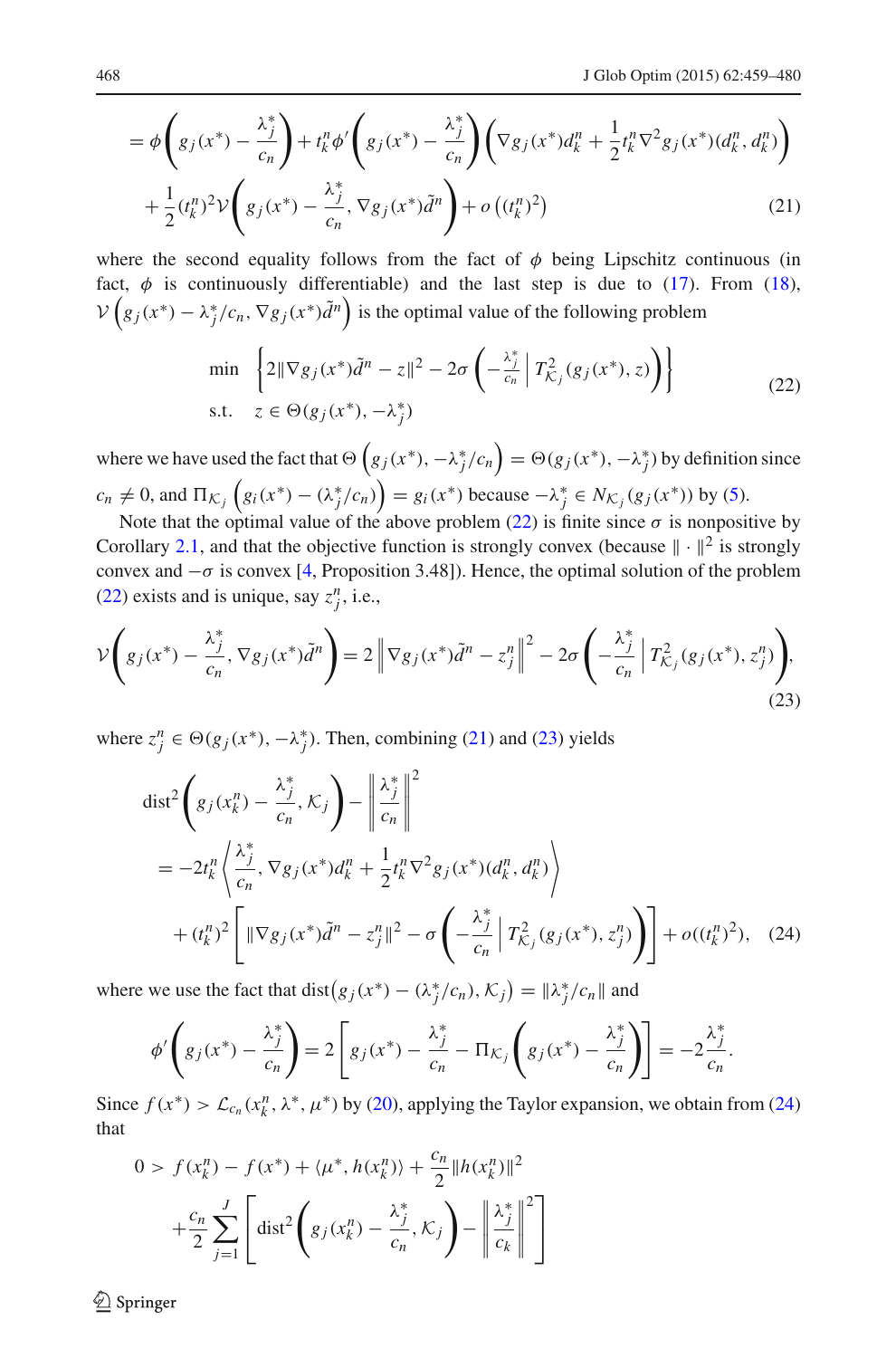$$
= t_{k}^{n} \nabla f(x^{*})^{T} d_{k}^{n} + \frac{1}{2} (t_{k}^{n})^{2} (d_{k}^{n})^{T} \nabla^{2} f(x^{*}) d_{k}^{n} + o((t_{k}^{n})^{2}) + \left\langle \mu^{*}, t_{k}^{n} \nabla h(x^{*}) d_{k}^{n} \right\rangle
$$
  
+ 
$$
\frac{1}{2} (t_{k}^{n})^{2} \nabla h(x^{*}) (d_{k}^{n}, d_{k}^{n}) + o((t_{k}^{n})^{2}) \left\rangle + \frac{c_{n}}{2} ||t_{k}^{n} \nabla h(x^{*}) d_{k}^{n} + o(t_{k}^{n})||^{2}
$$
  
+ 
$$
\frac{c_{n}}{2} \sum_{j=1}^{J} \left[ -2t_{k}^{n} \left\langle \frac{\lambda_{j}^{*}}{c_{n}}, \nabla g_{j}(x^{*}) d_{k}^{n} + \frac{1}{2} t_{k}^{n} \nabla^{2} g_{j}(x^{*}) (d_{k}^{n}, d_{k}^{n}) \right\rangle + (t_{k}^{n})^{2} \left( ||\nabla g_{j}(x^{*}) \tilde{d}^{n} - z_{j}^{n}||^{2} - \sigma \left( -\frac{\lambda_{j}^{*}}{c_{n}} \right) T_{K_{j}}^{2} (g_{j}(x^{*}), z_{j}^{n}) \right) \right) + o((t_{k}^{n})^{2}) \right].
$$

<span id="page-10-0"></span>Dividing by  $(t_k^n)^2/2$  on both sides and taking limits as  $k \to \infty$  give

$$
0 \geq \nabla_{xx}^2 L(x^*, \lambda^*, \mu^*) (\tilde{d}^n, \tilde{d}^n) + c_n \| \nabla h(x^*) \tilde{d}^n \|^2 + c_n \sum_{j=1}^J \left[ \| \nabla g_j(x^*) \tilde{d}^n - z_j^n \|^2 - \sigma \left( -\frac{\lambda_j^*}{c_n} \left| T_{\mathcal{K}_j}^2(g_j(x^*), z_j^n) \right| \right) \right]
$$
(25)

where we use the fact that  $\nabla_x L(x^*, \lambda^*, \mu^*) = 0$ , the first equality in KKT conditions [\(10\)](#page-5-0). Since  $-\lambda_j^* \in N_{\mathcal{K}_j}(g_j(x^*))$  from [\(10\)](#page-5-0) and  $z_j^n \in \Theta(g_j(x^*), -\lambda_j^*)$ , applying Corollary [2.1](#page-7-1) yields

$$
\sigma\left(-\frac{\lambda_j^*}{c_n}\left|T_{\mathcal{K}_j}^2(g_j(x^*),z_j^n)\right.\right)=\frac{1}{c_n}\sigma\left(-\lambda_j^*\left|T_{\mathcal{K}_j}^2(g_j(x^*),z_j^n)\right.\right)\leq 0
$$

where the equality is due to the positive homogeneity of the support function, see [\[11](#page-20-15)]. Thus, it follows from [\(25\)](#page-10-0) that

$$
0 \geq \nabla_{xx}^2 L(x^*, \lambda^*, \mu^*) (\tilde{d}^n, \tilde{d}^n) + c_n \|\nabla h(x^*) \tilde{d}^n\|^2 + c_n \sum_{j=1}^J \|\nabla g_j(x^*) \tilde{d}^n - z_j^n\|^2.
$$

Due to  $\|\tilde{d}^n\| = 1$  for all *n*, we may assume, taking a subsequence if necessary, that  $\tilde{d}^n \to \tilde{d}$ . Because  $c_n$  can be made sufficiently large as  $n \to \infty$ , we obtain from the above inequality that  $\nabla h(x^*)\tilde{d}^n \to 0$  and  $\nabla g_j(x^*)\tilde{d}^n - z_j^n \to 0$ . Therefore,  $\nabla h(x^*)\tilde{d}^n = \lim_{n \to \infty} \nabla h(x^*)\tilde{d}^n = 0$ and

dist 
$$
(\nabla g_j(x^*)\tilde{d}, \Theta(g_j(x^*), -\lambda_j^*) ) = \lim_{n \to \infty} \text{dist } (\nabla g_j(x^*)\tilde{d}^n, \Theta(g_j(x^*), -\lambda_j^*) )
$$
  

$$
\leq \lim_{n \to \infty} \|\nabla g_j(x^*)\tilde{d}^n - z_j^n \| = 0
$$

which implies  $\nabla g_j(x^*)d \in \Theta(g_j(x^*), -\lambda_j^*)$  for all  $j = 1, 2, ..., J$ . Thus, we have  $d \in$  $C(x^*, \lambda^*)$ . In addition, it follows from [\(25\)](#page-10-0) again that

$$
0 \geq \nabla_{xx}^{2} L(x^{*}, \lambda^{*}, \mu^{*}) (\tilde{d}^{n}, \tilde{d}^{n}) - c_{n} \sum_{j=1}^{J} \sigma \left( -\frac{\lambda_{j}^{*}}{c_{n}} \left| T_{K_{j}}^{2} (g_{j}(x^{*}), z_{j}^{n}) \right| \right)
$$
  
=  $\nabla_{xx}^{2} L(x^{*}, \lambda^{*}, \mu^{*}) (\tilde{d}^{n}, \tilde{d}^{n}) - \sum_{j=1}^{J} \sigma \left( -\lambda_{j}^{*} \left| T_{K_{j}}^{2} (g_{j}(x^{*}), z_{j}^{n}) \right| \right).$ 

<sup>2</sup> Springer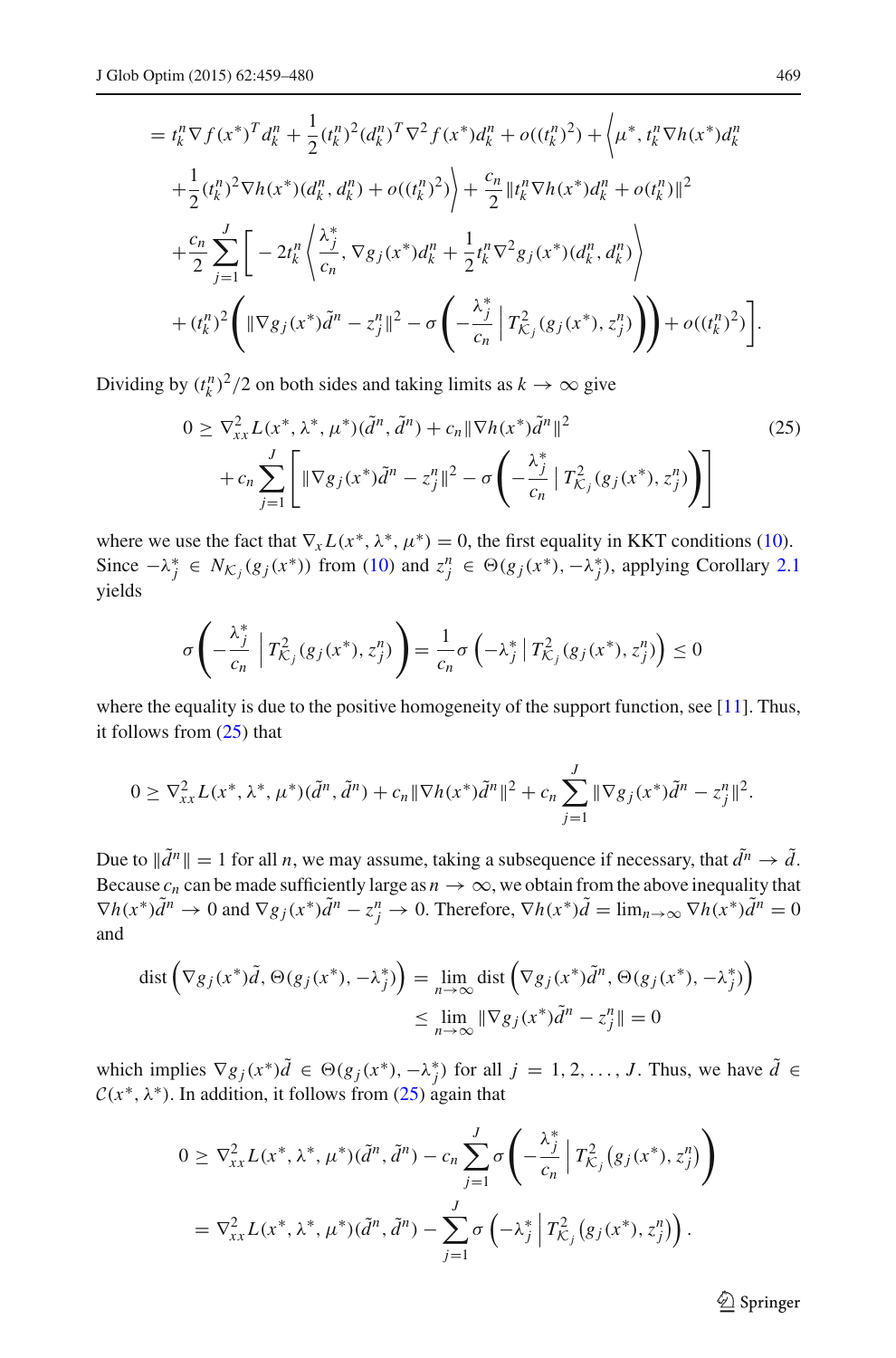Note that  $\sigma\left(-\lambda_j^*\right)T_{\mathcal{K}_j}^2(g_j(x^*), \nabla g_j(x^*)\tilde{d}\right) = -\tilde{d}^T\mathcal{H}^j(x^*, \lambda_j^*)\tilde{d}$  by Theorem [2.2.](#page-5-2) Taking the limits on both sides as  $n \to \infty$ , using the continuity of  $\sigma$  by Corollary [2.1,](#page-7-1) and  $z_j^n \to$  $\nabla g_j(x^*)\tilde{d}$  (since  $\nabla g_j(x^*)\tilde{d}^n - z_j^n \to 0$ ), we obtain

$$
0 \geq \nabla_{xx}^{2} L(x^{*}, \lambda^{*}, \mu^{*}) (\tilde{d}, \tilde{d}) - \sum_{j=1}^{J} \sigma \left( -\lambda_{j}^{*} | T_{K_{j}}^{2}(g_{j}(x^{*}), \nabla g_{j}(x^{*}) \tilde{d} \right)
$$
  

$$
= \nabla_{xx}^{2} L(x^{*}, \lambda^{*}, \mu^{*}) (\tilde{d}, \tilde{d}) + \sum_{j=1}^{J} \tilde{d}^{T} \mathcal{H}^{j}(x^{*}, \lambda_{j}^{*}) \tilde{d}
$$
  

$$
= \nabla_{xx}^{2} L(x^{*}, \lambda^{*}, \mu^{*}) (\tilde{d}, \tilde{d}) + \tilde{d}^{T} \mathcal{H}(x^{*}, \lambda^{*}) \tilde{d}
$$

which contradicts [\(19\)](#page-8-4) since  $\tilde{d} \in C(x^*, \lambda^*)$  and  $\tilde{d} \neq 0$ . Thus, the proof is complete.

For convex nonlinear programming, the saddle point has a close relation to the KKT point. Their relationship has been found in [\[4\]](#page-20-10) by using the traditional Lagrangian functions [\(11\)](#page-5-3). Here we further discuss their relationship for NSOCP via augmented Lagrangian functions [\(2\)](#page-2-0).

**Definition 2.1** The problem NSOCP [\(1\)](#page-1-0) is said to be convex if the objective function f is a convex function,  $h$  is an affine mapping, and  $g$  is a convex mapping with respect to the set  $-\mathcal{K}$ , i.e., for any *x*,  $y \in \mathbb{R}^n$  and  $t \in [0, 1]$ , we have

$$
g(tx + (1-t)y) \leq_{-K} tg(x) + (1-t)g(y). \tag{26}
$$

<span id="page-11-1"></span>It is easy to see that *g* is convex with respect to  $−\mathcal{K}$  if and only if *g<sub>j</sub>* is convex with respect to  $−\mathcal{K}_j$  for all *j* = 1, 2, ..., *J*. In general, the square of a convex function may not be convex, for example,  $(x^2 - 1)^2$  is not convex although  $x^2 - 1$  is convex. Nonetheless, the square of the distance function is still convex, i.e., dist<sup>2</sup>(*x*, *Q*) is convex. In fact, dist<sup>2</sup>(*x*, *Q*) =  $\inf\{\|x-y\|^2 + \delta_Q(y)\}\ y \in \mathbb{R}^{m+1}\} = \|\cdot\|^2 \Box \delta_Q$ , where  $\Box$  is the infimal convolution and  $\delta$  is the indicator function  $[11]$ . This conclusion can be also obtained by noting that a differentiable function is convex if and only if its gradient is monotone, see [\[13](#page-20-0)]. Hence, it only need to show that  $\nabla$  dist<sup>2</sup>(*x*, *Q*) = 2(*x* −  $\Pi$ <sub>*O*</sub>(*x*)) is monotone, which is ensured by

$$
\begin{aligned} \left\langle \nabla \operatorname{dist}^2(x, Q) - \nabla \operatorname{dist}^2(y, Q), x - y \right\rangle \\ &= 2\left\langle x - y - \left( \Pi_Q(x) - \Pi_Q(y) \right), x - y \right\rangle \\ &\ge 2\|x - y\|^2 - 2\left\| \Pi_Q(x) - \Pi_Q(y) \right\| \cdot \|x - y\| \\ &= 2\|x - y\| \cdot \left[ \|x - y\| - \left\| \Pi_Q(x) - \Pi_Q(y) \right\| \right] \\ &\ge 0 \end{aligned}
$$

where in the last step we use the fact that the metric projection is non-expansive, i.e.,  $\Pi_Q(x) - \Pi_Q(y)$  ≤ *<sup>x</sup>* <sup>−</sup> *<sup>y</sup>*.

<span id="page-11-0"></span>The following lemma shows that the function −dist(·, *Q*) behaves like a monotone function.

**Lemma 2.2** *If*  $x \succeq_Q y$ *, then* dist(*x*, *Q*)  $\leq$  dist(*y*, *Q*)*.*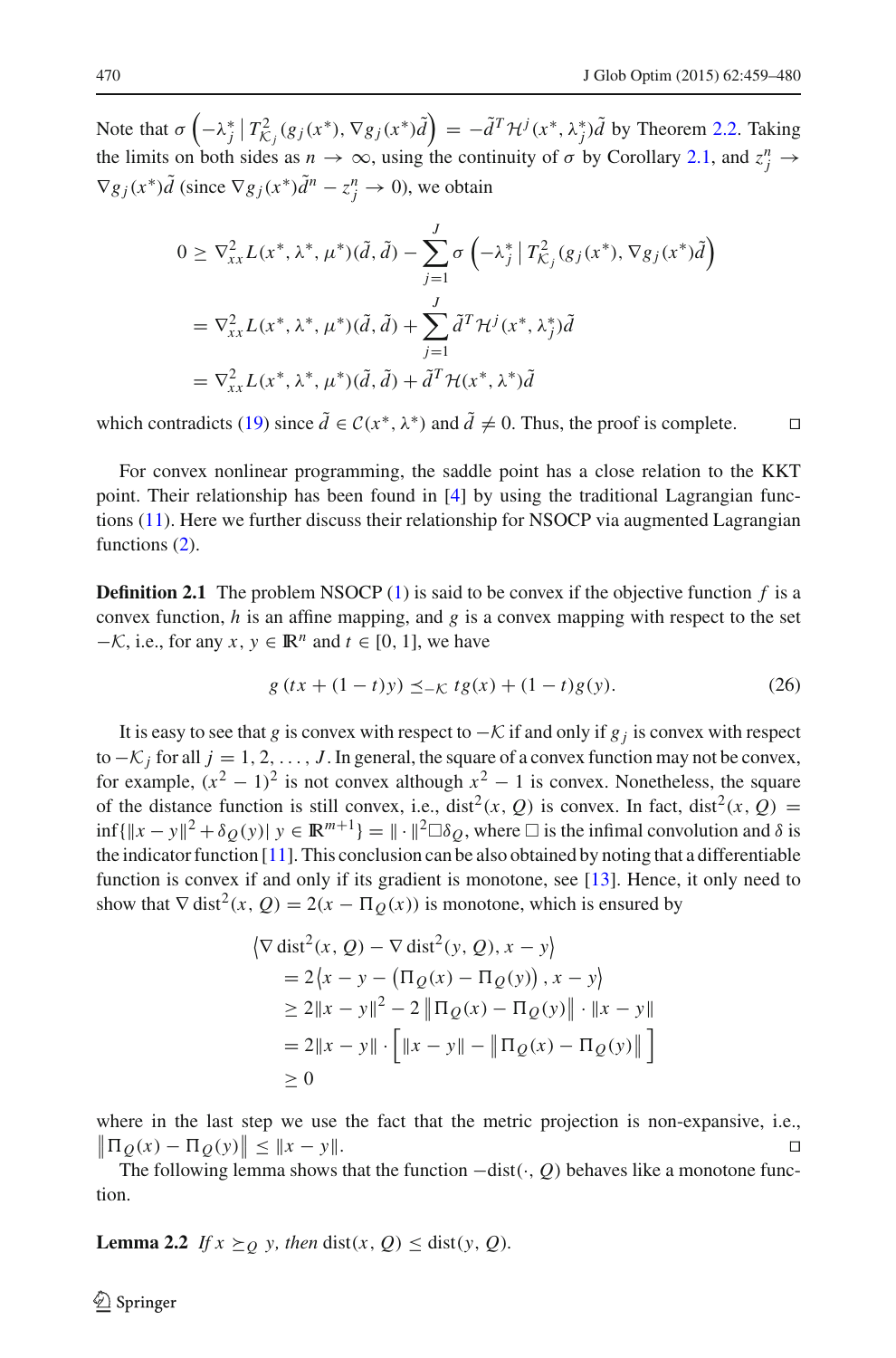*Proof* Given *x*, *y* with  $x \succeq_0 y$ , i.e.,  $x - y \in Q$ . Note that  $Q + Q = Q$  because Q is a convex cone, see [\[11](#page-20-15)]. Hence, we know  $Q + (x - y) \subset Q$  since  $x - y \in Q$ . Then, the desired result follows by

dist(x, Q) = 
$$
\inf_{z \in Q} ||x - z||
$$
  
\n $\leq \inf_{z \in Q + (x - y)} ||x - z|| \xrightarrow{u := z - x + y} \inf_{u \in Q} ||y - u||$   
\n= dist(y, Q).

The converse of Lemma [2.2](#page-11-0) fails, which is illustrated by the following example.

*Example 2.2* Consider  $K_2 = \{(x_1, x_2) | x_1 \ge |x_2| \}$ . Then, for  $x = (1, 2)$  and  $y = (-1, -1)$ , we have

$$
dist(x, \mathcal{K}_2) = \sqrt{2}/2 < \sqrt{2} = dist(y, \mathcal{K}_2).
$$

But, we see  $x \not\leq_{\mathcal{K}} y$  since  $x - y = (2, 3) \notin \mathcal{K}_2$ .

<span id="page-12-0"></span>We next show that if the problem NSOCP  $(1)$  is convex, then the augmented Lagrangian is also convex.

**Theorem 2.4** *If NSOCP* [\(1\)](#page-1-0) *is convex, then*  $\mathcal{L}_c(x, \lambda, \mu)$  *is convex with respect to x for all*  $(c, \lambda, \mu) \in \mathbb{R}_{++} \times \mathbb{R}^p \times \mathbb{R}^l$ .

*Proof* Since  $h : \mathbb{R}^n \to \mathbb{R}^l$  is an affine mapping, then there exists a matrix  $M \in \mathbb{R}^{l \times n}$  and  $q \in \mathbb{R}^l$  such that  $h(x) = Mx + q$ . Thus, we know

$$
\langle \mu, h(x) \rangle + (c/2) ||h(x)||^2
$$
  
=  $\langle \mu, Mx + q \rangle + (c/2) \langle Mx + q, Mx + q \rangle$   
=  $(c/2) \langle x, M^T Mx \rangle + \langle M^T \mu + cM^T q, x \rangle + \langle \mu + (c/2)q, q \rangle$ 

is convex due to  $M^T M$  being positive semi-definite. In view of the expression of  $\mathcal{L}_c(x, \lambda, \mu)$ given in [\(2\)](#page-2-0), it remains to show the convexity of dist<sup>2</sup>  $(g_j(x) - \frac{\lambda_j}{c}, \mathcal{K}_j)$ . In fact, since  $g_j$  is convex with respect to  $-K_j$ , it follows from [\(26\)](#page-11-1) that

$$
g_j\left(tx+(1-t)y\right)-\frac{\lambda_j}{c}\succeq_{\mathcal{K}_j}\left(t\right)\left[g_j(x)-\frac{\lambda_j}{c}\right]+(1-t)\left[g_j(y)-\frac{\lambda_j}{c}\right].
$$

This together with Lemma [2.2](#page-11-0) implies

$$
\text{dist}\left(g_j\left(tx+(1-t)y\right)-\frac{\lambda_j}{c},\mathcal{K}_j\right)\leq \text{dist}\left(t\left[g_j(x)-\frac{\lambda_j}{c}\right]+(1-t)\left[g_j(y)-\frac{\lambda_j}{c}\right],\mathcal{K}_j\right),\right)
$$

and hence

$$
\begin{aligned} \text{dist}^2 \left( g_j \left( tx + (1-t)y \right) - \frac{\lambda_j}{c}, \mathcal{K}_j \right) \\ &\leq \text{dist}^2 \left( t \left[ g_j \left( x \right) - \frac{\lambda_j}{c} \right] + (1-t) \left[ g_j \left( y \right) - \frac{\lambda_j}{c} \right], \mathcal{K}_j \right) \\ &\leq t \text{ dist}^2 \left( g_j \left( x \right) - \frac{\lambda_j}{c}, \mathcal{K}_j \right) + (1-t) \text{dist}^2 \left( g_j \left( y \right) - \frac{\lambda_j}{c}, \mathcal{K}_j \right) \end{aligned}
$$

 $\circled{2}$  Springer

 $\Box$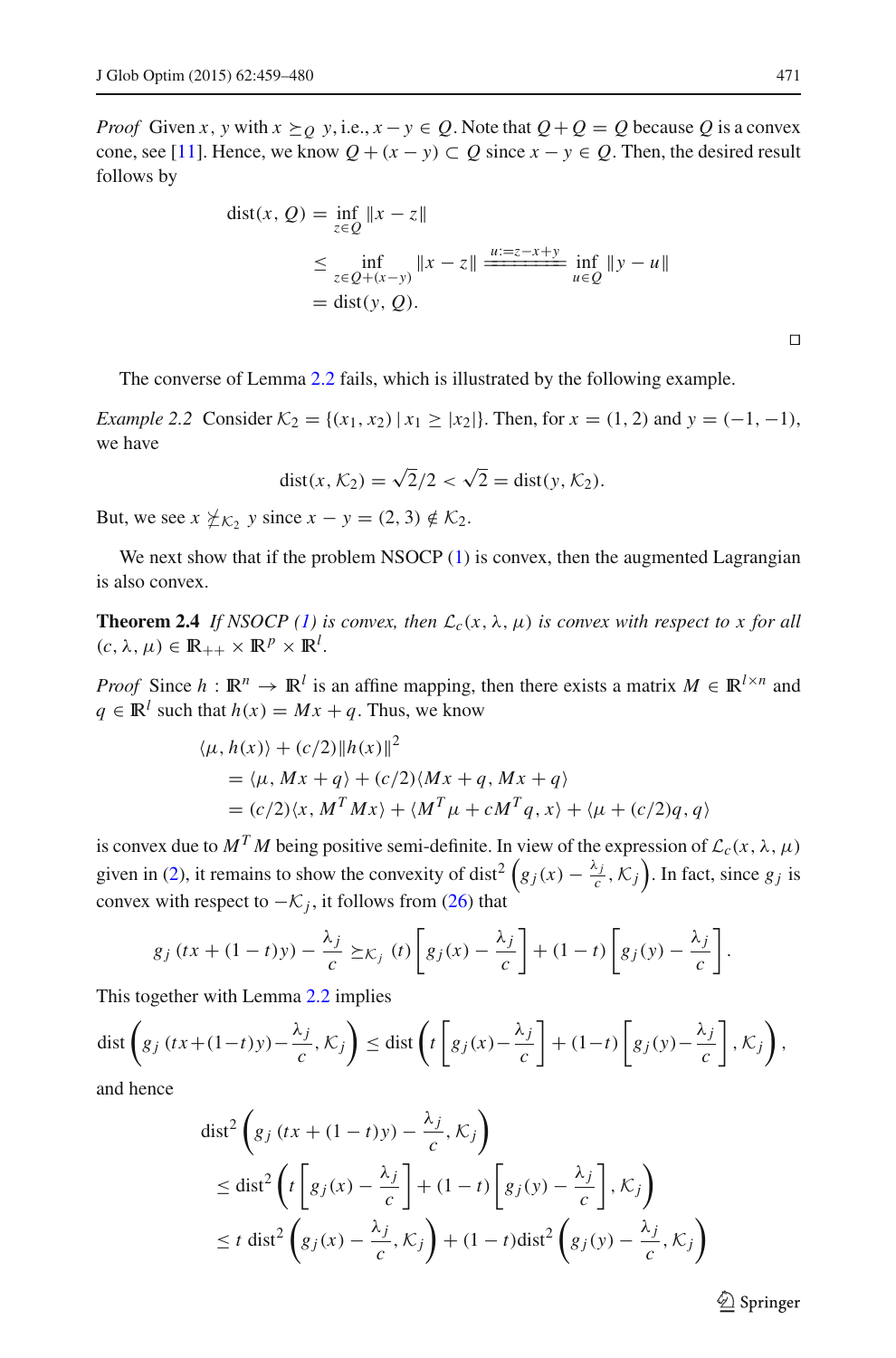where the last step is due to the convexity of dist<sup>2</sup>(*x*,  $K$ <sub>*j*</sub>) as the arguments following [\(26\)](#page-11-1).  $\Box$ 

For convex NSOCP [\(1\)](#page-1-0), the following result states the relationship between global saddle points and KKT points.

**Theorem 2.5** *Suppose that NSOCP [\(1\)](#page-1-0) is convex. Then, the following hold.*

- *(a)* If  $(x^*, \lambda^*, \mu^*)$  *satisfies the KKT conditions, then*  $(x^*, \lambda^*, \mu^*)$  *is a global saddle point of*  $\mathcal{L}_c$  *for all*  $c > 0$ *.*
- *(b)* If  $(x^*, \lambda^*, \mu^*)$  *is a global saddle point of*  $\mathcal{L}_c$  *for some c* > 0*, then*  $(x^*, \lambda^*, \mu^*)$  *satisfies KKT conditions.*

<span id="page-13-0"></span>*Proof* Note first that when *x* is feasible and  $-\lambda \in N_K(g(x))$ , we have

$$
\nabla_x \mathcal{L}_c(x, \lambda, \mu) = \nabla f(x) + \nabla h(x)^T \mu + c \nabla h(x)^T h(x)
$$

$$
+ c \sum_{j=1}^J \nabla g_j(x)^T \left( g_j(x) - \frac{\lambda_j}{c} - \Pi_{\mathcal{K}_j}(g_j(x) - \frac{\lambda_j}{c}) \right)
$$

$$
= \nabla f(x) + \nabla h(x)^T \mu - \sum_{j=1}^J \nabla g_j(x)^T \lambda_j
$$

$$
= \nabla f(x) + \nabla h(x)^T \mu - \nabla g(x)^T \lambda
$$

$$
= \nabla_x L(x, \lambda, \mu), \qquad (27)
$$

where in the second equality we use the facts that *x* is feasible and  $\Pi_{\mathcal{K}_j}(g_j(x) - (\lambda_j/c)) =$ *g<sub>j</sub>*(*x*) due to  $-\lambda_j \in N_{\mathcal{K}_j}(g_j(x))$  by [\(5\)](#page-3-1).

(a) Suppose  $(x^*, \lambda^*, \mu^*)$  satisfies the KKT conditions. For any  $c > 0$ , since  $\nabla_x L(x^*, \lambda^*, \mu^*)$  $\mu^*$ ) = 0 from [\(10\)](#page-5-0), then we know  $\nabla_x \mathcal{L}_c(\chi^*, \lambda^*, \mu^*)$  = 0 by [\(27\)](#page-13-0). Besides,  $\mathcal{L}_c$  in *x* is convex by Theorem [2.4](#page-12-0) under the hypothesis, therefore we must have *x*∗ being a global optimal solution of  $\mathcal{L}_c(x, \lambda^*, \mu^*)$  over  $\mathbb{R}^n$ , i.e.,  $\mathcal{L}_c(x^*, \lambda^*, \mu^*) \leq \mathcal{L}_c(x, \lambda^*, \mu^*)$  for all  $x \in \mathbb{R}^n$ . This establishes the second inequality in [\(4\)](#page-3-2).

On the other hand, we have  $\mathcal{L}_c(x^*, \lambda, \mu) \leq f(x^*)$  for all  $(\lambda, \mu) \in \mathbb{R}^p \times \mathbb{R}^l$  since  $x^*$ is a feasible point, and  $\mathcal{L}_c(x^*, \lambda^*, \mu^*) = f(x^*)$  by [\(9\)](#page-4-2). Hence,  $\mathcal{L}_c(x^*, \lambda, \mu) \leq f(x^*)$  $\mathcal{L}_c(x^*, \lambda^*, \mu^*)$  for all  $(\lambda, \mu) \in \mathbb{R}^p \times \mathbb{R}^l$ . This is the first equality in [\(4\)](#page-3-2).

(b) Suppose that  $(x^*, \lambda^*, \mu^*)$  is a global saddle point of  $\mathcal{L}_c$  for some  $c > 0$ . Then, Theorem [2.1](#page-3-3) says that  $x^*$  is a feasible point and  $-\lambda^* \in N_{\mathcal{K}}(g(x^*))$ . These means the second and third conditions in  $(10)$  hold. In addition, from the second inequality in  $(4)$ ,  $x^*$ is an optimal solution of  $\mathcal{L}_c(x, \lambda^*, \mu^*)$  over  $\mathbb{R}^n$ , and hence is a stationary point, i.e.,  $\nabla_x \mathcal{L}_c(x^*, \lambda^*, \mu^*) = 0$ . This together with [\(27\)](#page-13-0) ensures that  $\nabla_x L(x^*, \lambda^*, \mu^*) = 0$ , which is just the first condition in  $(10)$ .

#### **3 On global saddle points**

In this section, we turn our attention to the existence of global saddle point of  $\mathcal{L}_c$  for which we need to address the perturbation of NSOCP [\(1\)](#page-1-0) for subsequent analysis. Given  $\alpha \in \mathbb{R}_+ :=$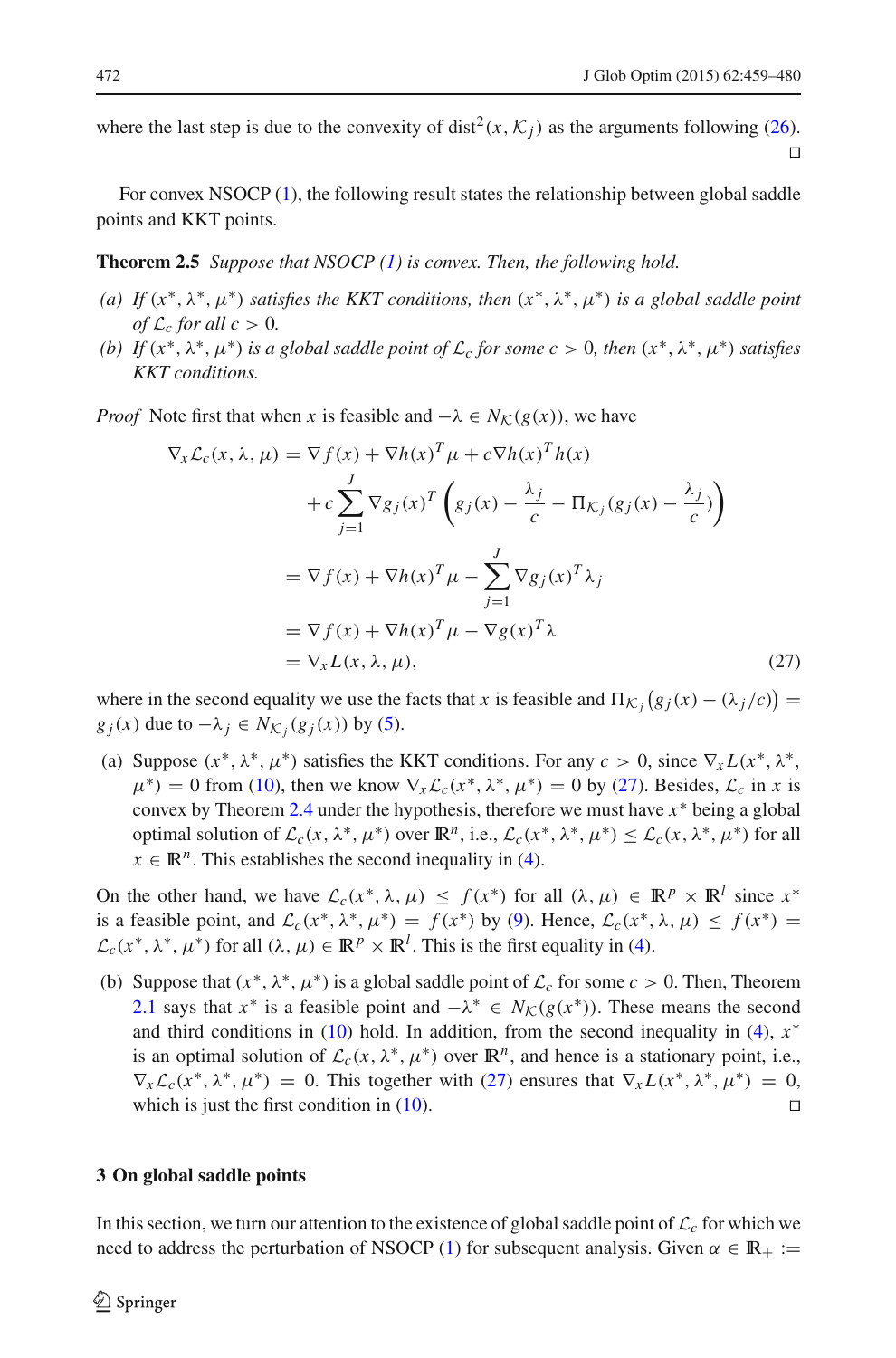<span id="page-14-0"></span> $\{\zeta \in \mathbb{R} \mid \zeta \geq 0\}$ , we define

$$
\Gamma(\alpha) := \left\{ x \in \mathbb{R}^n \mid \|h(x)\| \le \alpha, \text{ dist}(g(x), \mathcal{K}) \le \alpha \right\}
$$
 (28)

<span id="page-14-3"></span>and

$$
\Upsilon(\alpha) := \{ x \in \mathbb{R}^n \mid f(x) \le p(0) + \alpha \} \text{ where } p(\alpha) := \inf_{x \in \Gamma(\alpha)} f(x). \tag{29}
$$

<span id="page-14-2"></span>It is clear that  $\Gamma(0) \cap \Upsilon(0) = S^*$  and  $p(0)$  coincides with the optimal value of NSOCP [\(1\)](#page-1-0). In the sequel, we always assume that  $f$  is *bounded below* over  $\mathbb{R}^n$ .

**Lemma 3.1** *For any*  $\varepsilon > 0$  *and*  $(\lambda, \mu) \in \mathbb{R}^p \times \mathbb{R}^l$ , we have

$$
\{x \in \mathbb{R}^n \mid \mathcal{L}_c(x, \lambda, \mu) \le p(0)\} \subseteq \Gamma(\varepsilon),
$$

*whenever c* > 0 *being sufficiently large.*

*Proof* We prove it by contradiction. Suppose on the contrary that there exists  $(\lambda, \mu) \in$  $\mathbb{R}^p \times \mathbb{R}^l$ ,  $\varepsilon_0 > 0$ ,  $c_k \to \infty$  as  $k \to \infty$ , and  $\{x^k\}$  such that  $\mathcal{L}_{c_k}(x_k, \lambda, \mu) \leq p(0)$ , but  $x^k \notin \Gamma(\varepsilon_0)$ . Since  $x^k \notin \Gamma(\varepsilon_0)$ , from [\(28\)](#page-14-0), there have two possible cases: (i)  $||h(x^k)|| > \varepsilon_0$ , or (ii) dist $(g(x^k), \mathcal{K}) > \varepsilon_0$ . Hence, we discuss these two cases, respectively.

(i) If  $||h(x^k)|| > \varepsilon_0$ , then as *k* is large enough, we have

$$
\frac{1}{2}||h(x^k)|| - \frac{||\mu||}{c_k} > \frac{1}{4}\varepsilon_0.
$$
 (30)

Therefore, we obtain

<span id="page-14-1"></span>
$$
p(0) \ge f(x_k) + \langle \mu, h(x^k) \rangle + \frac{c_k}{2} ||h(x^k)||^2
$$
  
+ 
$$
\frac{c_k}{2} \sum_{j=1}^J \left[ \text{dist}^2 \left( g_j(x^k) - \frac{\lambda_j}{c_k}, \mathcal{K}_j \right) - \left\| \frac{\lambda_j}{c_k} \right\|^2 \right]
$$
  

$$
\ge f(x^k) - ||\mu|| \cdot ||h(x^k)|| + \frac{c_k}{2} ||h(x^k)||^2 - \frac{c_k}{2} \sum_{j=1}^J \left\| \frac{\lambda_j}{c_k} \right\|^2
$$
  
=  $f(x^k) + c_k ||h(x^k)|| \left( \frac{1}{2} ||h(x^k)|| - \frac{||\mu||}{c_k} \right) - \frac{||\lambda||^2}{2c_k}$   

$$
\ge f(x^k) + \frac{1}{4} \varepsilon_0^2 c_k - \frac{||\lambda||^2}{2c_k}
$$
  

$$
\to \infty \text{ as } k \to \infty,
$$

where the last inequality follows from [\(30\)](#page-14-1), and the last step comes from  $||\lambda||^2/c_k \to 0$ , and the boundedness of *f* from below. This gives rise to a contradiction.

(ii) If dist  $(g(x^k), K) > \varepsilon_0$ , then there must exist *j*<sub>0</sub> such that dist  $(g_{j_0}(x^k), K_{j_0}) > \frac{\varepsilon_0}{\sqrt{N}}$  $\frac{1}{J}$  for all *k*, since dist<sup>2</sup>( $g(x^k)$ ,  $K$ ) =  $\sum_{j=1}^{J}$  dist<sup>2</sup>( $g_j(x^k)$ ,  $K_j$ ). Thus, as *k* large enough

$$
\text{dist}\left(g_{j_0}(x^k)-\frac{\lambda_{j_0}}{c_k}, \ \mathcal{K}_{j_0}\right)\geq \text{dist}\left(g_{j_0}(x^k), \ \mathcal{K}_{j_0}\right)-\frac{\|\lambda_{j_0}\|}{c_k}\geq \frac{\varepsilon_0}{2\sqrt{J}},
$$

where the first inequality is due to the fact that the distance function is Lipschitz continuous with modulus one. With this, we further obtain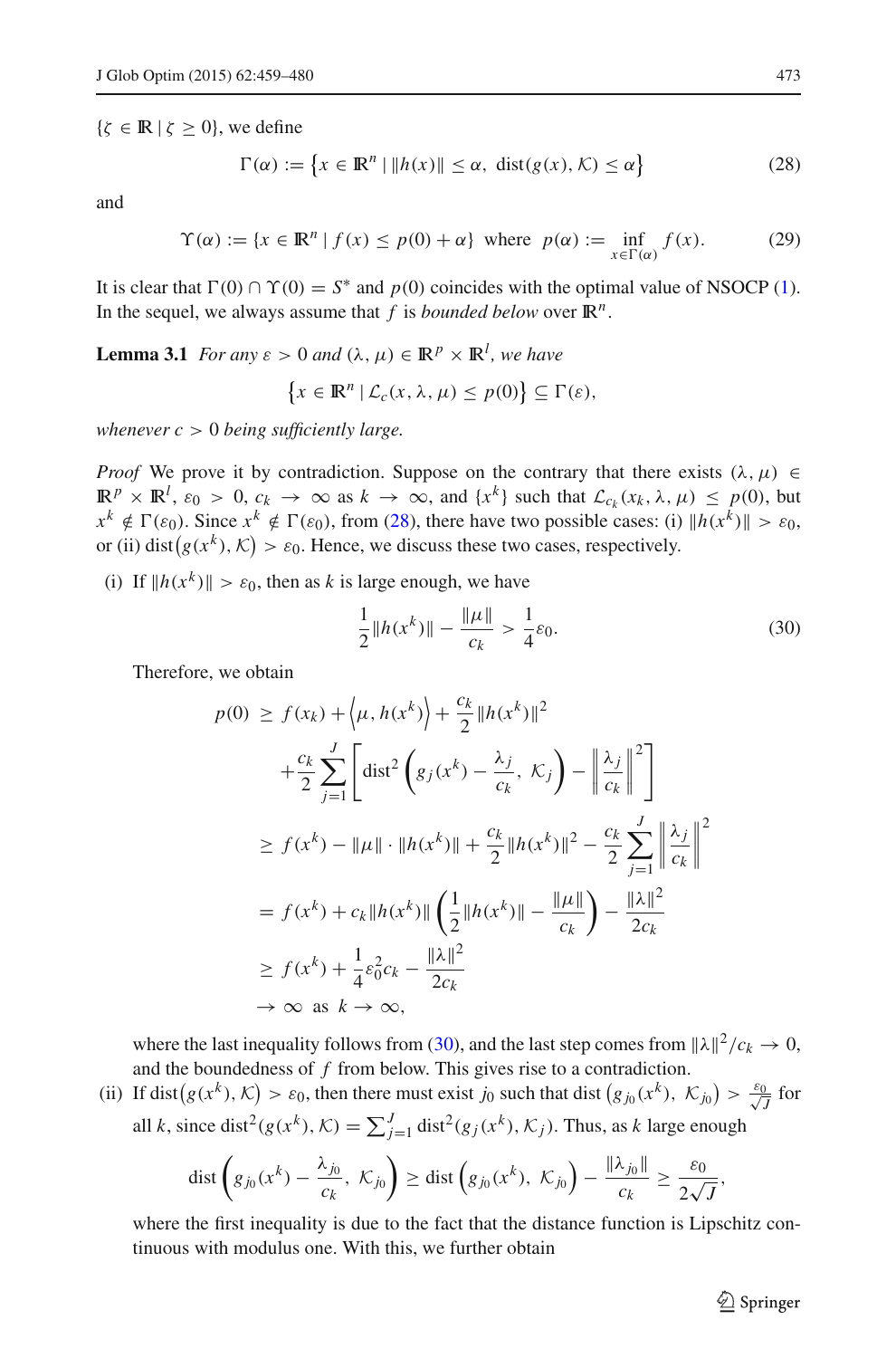$$
p(0) \ge f(x^k) + \frac{c_k}{2} \left( \|h(x^k)\|^2 + \frac{2}{c_k} \langle \mu, h(x^k) \rangle \right)
$$
  
+ 
$$
\frac{c_k}{2} \sum_{j=1}^J \left[ \text{dist}^2 \left( g_j(x^k) - \frac{\lambda_j}{c_k}, \mathcal{K}_j \right) - \left\| \frac{\lambda_j}{c_k} \right\|^2 \right]
$$
  

$$
\ge f(x^k) + \frac{c_k}{2} \left( \left\| h(x^k) + \frac{\mu}{c_k} \right\|^2 - \left\| \frac{\mu}{c_k} \right\|^2 \right)
$$
  
+ 
$$
\frac{c_k}{2} \text{dist}^2 \left( g_{j_0}(x^k) - \frac{\lambda_{j_0}}{c_k}, \mathcal{K}_{j_0} \right) - \frac{1}{2} \sum_{j=1}^J \frac{\|\lambda_j\|^2}{c_k}
$$
  

$$
\ge f(x^k) - \frac{\|\mu\|^2 + \|\lambda\|^2}{2c_k} + \frac{1}{8J} c_k \varepsilon_0^2
$$
  

$$
\to \infty \text{ as } k \to \infty,
$$

which is a contradiction again.

<span id="page-15-1"></span>**Lemma 3.2** *For any*  $\varepsilon > 0$  *and*  $(\lambda, \mu) \in \mathbb{R}^p \times \mathbb{R}^l$ , we have

$$
\{x \in \mathbb{R}^n \mid \mathcal{L}_c(x, \lambda, \mu) \le p(0)\} \subseteq \Upsilon(\varepsilon)
$$

*whenever c* > 0 *being sufficiently large.*

*Proof* For  $\varepsilon > 0$ , denote  $\alpha := \frac{\varepsilon}{2(\|u\|+1)}$ . According to Lemma [3.1,](#page-14-2) we can choose  $c > 0$ large enough to ensure  $\|\lambda\|^2/c \leq \varepsilon$  and

$$
\{x \in \mathbb{R}^n \mid \mathcal{L}_c(x, \lambda, \mu) \le p(0)\} \subseteq \Gamma(\alpha). \tag{31}
$$

<span id="page-15-0"></span>This implies

$$
f(x) = \mathcal{L}_c(x, \lambda, \mu) - \langle \mu, h(x) \rangle
$$
  

$$
-\frac{c}{2} ||h(x)||^2 - \frac{c}{2} \sum_{j=1}^J \left[ \text{dist}^2 \left( g_j(x) - \frac{\lambda_j}{c}, \mathcal{K}_j \right) - \left\| \frac{\lambda_j}{c} \right\|^2 \right]
$$
  

$$
\leq p(0) + ||\mu|| \cdot ||h(x)|| + \frac{||\lambda||^2}{2c}
$$
  

$$
\leq p(0) + \varepsilon,
$$

where the last inequality is due to  $||h(x)|| \leq \alpha$  since  $x \in \Gamma(\alpha)$  by [\(31\)](#page-15-0). Then, from the definition of  $(29)$ , the desired result follows.

With the above, we now state the existence of global saddle points of NSOCP as below.

**Theorem 3.1** *Suppose that*  $S^*$  *is nonempty and*  $\Gamma(\varepsilon_0) \cap \Upsilon(\varepsilon_0)$  *is bounded for some*  $\varepsilon_0 > 0$ *. Suppose also that there exists*  $(\lambda^*, \mu^*) \in \mathbb{R}^p \times \mathbb{R}^l$  *such that for each*  $x^* \in S^*$ *, the triple*  $(x^*, \lambda^*, \mu^*)$  *is a local saddle point of*  $\mathcal{L}_c$  *for some c* > 0*. Then,*  $(x, \lambda^*, \mu^*)$  *with*  $x \in S^*$  *is a global saddle point of L<sup>c</sup> as c* > 0 *sufficiently large.*

*Proof* Choose  $\bar{x} \in S^*$  arbitrarily. Since  $(\bar{x}, \lambda^*, \mu^*)$  is a local saddle point by hypothesis, there exists  $c_1 > 0$  and  $\delta_1 > 0$  such that

$$
\mathcal{L}_{c_1}(\bar{x}, \lambda, \mu) \leq \mathcal{L}_{c_1}(\bar{x}, \lambda^*, \mu^*) \leq \mathcal{L}_{c_1}(x, \lambda^*, \mu^*), \ \ \forall (x, \lambda, \mu) \in \mathbb{B}(\bar{x}, \delta_1) \times \mathbb{R}^p \times \mathbb{R}^l.
$$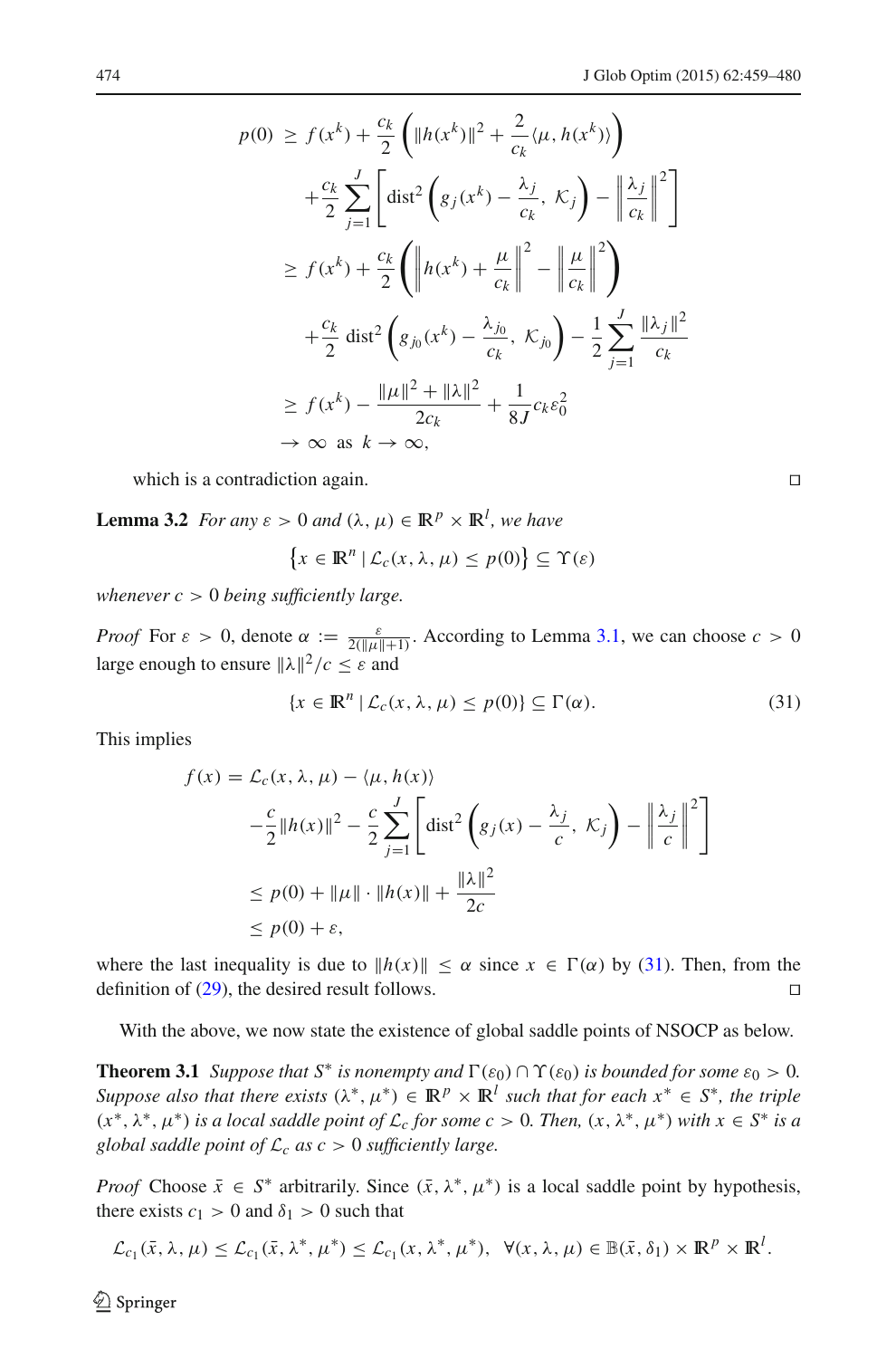To complete the proof, we only need to show that the second inequality holds for all  $x \notin$  $\mathbb{B}(\bar{x}, \delta_1)$  as  $c > 0$  sufficiently large because the first inequality holds due to  $\mathcal{L}_c(\bar{x}, \lambda, \mu) \leq$  $f(\bar{x}) = \mathcal{L}_c(\bar{x}, \lambda^*, \mu^*)$  for all  $(\lambda, \mu) \in \mathbb{R}^p \times \mathbb{R}^l$  and  $c > 0$  by Theorem [2.1.](#page-3-3)

<span id="page-16-0"></span>Suppose on the contrary that we can find  $c_k \to \infty$  and  $x^k \notin \mathbb{B}(\bar{x}, \delta_1)$  such that

$$
\mathcal{L}_{c_k}(x^k, \lambda^*, \mu^*) < \mathcal{L}_{c_k}(\bar{x}, \lambda^*, \mu^*) = f(\bar{x}) = p(0). \tag{32}
$$

Take  $\varepsilon \in (0, \varepsilon_0)$ . According to Lemmas [3.1](#page-14-2)[-3.2,](#page-15-1) we obtain from [\(32\)](#page-16-0) that

$$
x^k \in \Gamma(\varepsilon) \cap \Upsilon(\varepsilon) \subseteq \Gamma(\varepsilon_0) \cap \Upsilon(\varepsilon_0)
$$

as *k* large enough. Hence,  $\{x^k\}$  is bounded. We assume without loss of generality that  $x^k \to \tilde{x}$ , i.e.,  $\tilde{x} \in \Gamma(\varepsilon) \cap \Upsilon(\varepsilon)$  since  $\Gamma(\varepsilon)$  and  $\Upsilon(\varepsilon)$  are both closed (due to the continuity of f, h, and *g*). Since  $\varepsilon > 0$  is taken arbitrarily, it further implies that  $\tilde{x} \in \Gamma(0) \cap \Upsilon(0) = S^*$  (which can be also obtained by using the upper semi-continuity of the set-valued mapping  $\Gamma(\cdot) \cap \Upsilon(\cdot)$ ). Thus, we obtain from the hypothesis that  $(\tilde{x}, \lambda^*, \mu^*)$  is also a local saddle point of  $\mathcal{L}_c$  for some *c*, say *c*<sub>2</sub>, i.e., there exists  $\delta_2 > 0$  such that

$$
\mathcal{L}_{c_2}(\tilde{x}, \lambda, \mu) \leq \mathcal{L}_{c_2}(\tilde{x}, \lambda^*, \mu^*) \leq \mathcal{L}_{c_2}(x, \lambda^*, \mu^*), \quad (x, \lambda, \mu) \in \mathbb{B}(\tilde{x}, \delta_2) \times \mathbb{R}^p \times \mathbb{R}^l.
$$

Since  $x^k \to \tilde{x}$ , we know  $x^k \in \mathbb{B}(\tilde{x}, \delta_2)$  as *k* sufficiently large. Therefore,

$$
\mathcal{L}_{c_k}(x^k, \lambda^*, \mu^*) \ge \mathcal{L}_{c_2}(x^k, \lambda^*, \mu^*) \ge \mathcal{L}_{c_2}(\tilde{x}, \lambda^*, \mu^*) = f(\tilde{x}) = f(\tilde{x}),
$$

where the first inequality is due to the monotonicity of  $\mathcal{L}_c$  in *c* by Lemma [2.1,](#page-3-4) the first equality follows from Theorem [2.1,](#page-3-3) and the second equality comes from the fact that  $\bar{x}$ ,  $\tilde{x} \in S^*$  (i.e.,  $f(\bar{x}) = f(\tilde{x}) = p(0)$ . This contradicts [\(32\)](#page-16-0).

*Remark 3.1* In [\[16\]](#page-20-9), the authors develop the existence of global saddle points by requiring the solution set to be unique. This is a condition imposed on the solution set, while our assumption is imposed on the perturbation set. Indeed, these two assumptions are independent. This is illustrated by the following two examples. The first one shows that the set  $\Upsilon(\varepsilon) \cap \Gamma(\varepsilon)$  may be unbounded even if the solution to NSOCP [\(1\)](#page-1-0) is unique.

*Example 3.1* Consider the following NSOCP:

min 
$$
f(x) = x_2
$$
  
s.t.  $g(x) = x \ge \kappa_2 0$   
 $h(x) = x_1(x_1x_2 - 1) = 0.$ 

The optimal solution is unique, i.e.,  $x^* = (0, 0)$ . But, for any  $\varepsilon > 0$ , the set  $\Upsilon(\varepsilon) \cap \Gamma(\varepsilon)$  is unbounded because  $(n, 1/n) \in \Upsilon(\varepsilon) \cap \Gamma(\varepsilon)$  whenever  $n > [1/\varepsilon]$ .

The second example shows that the solution set is not necessary unique even if the perturbation set  $\Upsilon(\varepsilon) \cap \Gamma(\varepsilon)$  is bounded. Moreover, it also shows that our result is applicable for multiple solutions.

*Example 3.2* Consider the following NSOCP:

min 
$$
f(x) = e^{x_1^3 - x_2^2}
$$
  
s.t.  $g(x) = \begin{bmatrix} x_1 \\ x_2 \end{bmatrix} \succeq \kappa_2 0$   
 $h(x) = x_2^4 - 1 = 0.$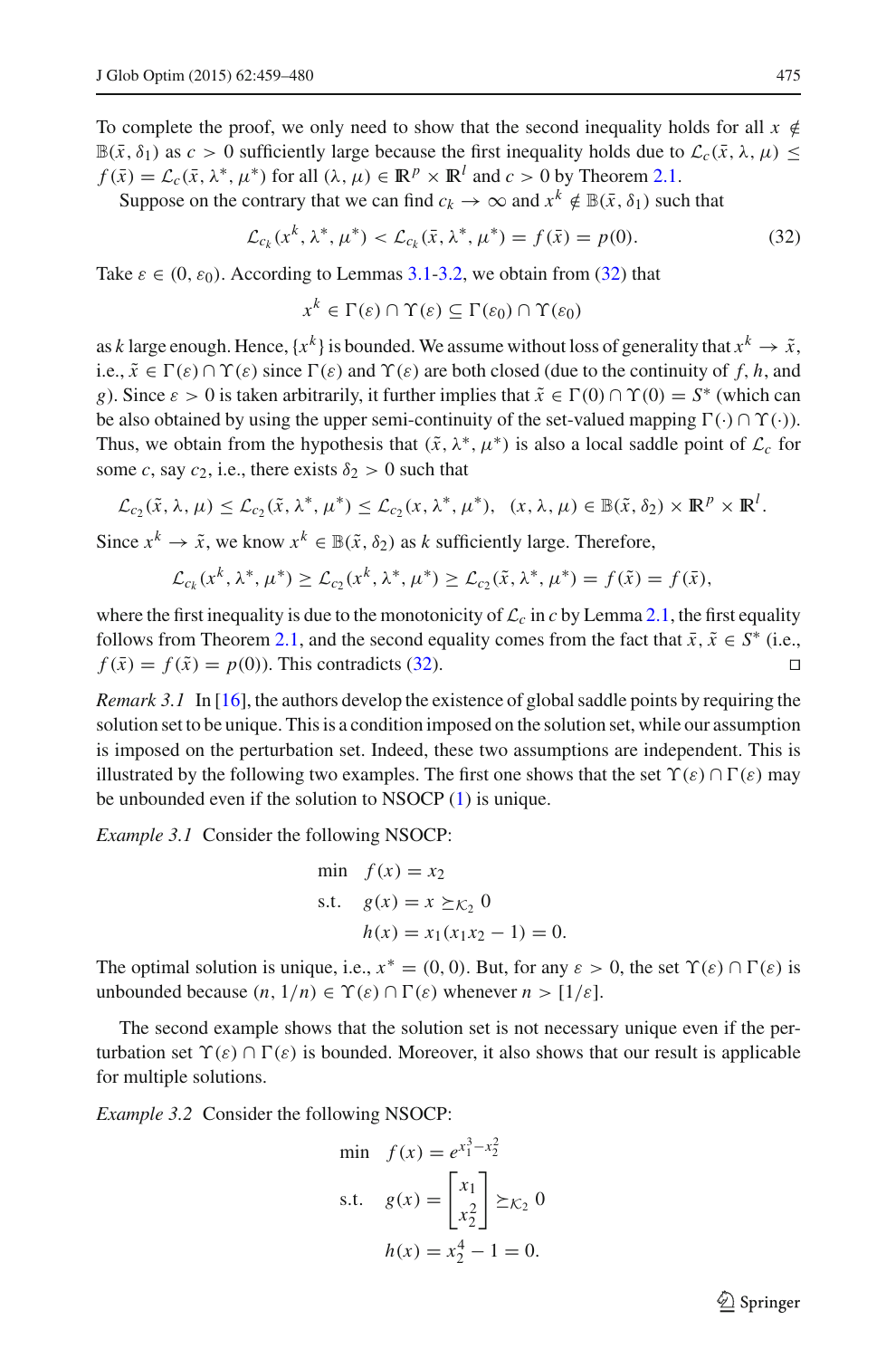The optimal solution are  $x^* = (1, 1)$  and  $(1, -1)$ . Note that, for all  $\varepsilon > 0$ , the sets  $\Upsilon(\varepsilon)$ and  $\Gamma(\varepsilon)$  are both unbounded, but their intersection  $\Upsilon(\varepsilon) \cap \Gamma(\varepsilon)$  is bounded. According to the KKT condition [\(10\)](#page-5-0), we know  $\lambda^* = (3, -3)$  and  $\mu^* = -1$  is a common Lagrangian multipliers at  $(1, 1)$  and  $(1, -1)$ . However, for either  $x^* = (1, 1)$  or  $x^* = (1, -1)$ , we always have

$$
\nabla_{xx}^{2} L(x^*, \lambda^*, \mu^*) = \begin{bmatrix} 15 & -6x_2^* \\ -6x_2^* & -4 \end{bmatrix}
$$

and

$$
\mathcal{H}(x^*, \lambda^*) = -\frac{\lambda_1^*}{x_1^*} \begin{bmatrix} 1 & 0 \\ 0 & 2x_2^* \end{bmatrix}^T \begin{bmatrix} 1 & 0 \\ 0 & -1 \end{bmatrix} \begin{bmatrix} 1 & 0 \\ 0 & 2x_2^* \end{bmatrix} = \begin{bmatrix} -3 & 0 \\ 0 & 12 \end{bmatrix}.
$$

Even though  $\nabla_{xx}^2 L(x^*, \lambda^*, \mu^*)$  is indefinite,

$$
\nabla_{xx}^{2} L(x^*, \lambda^*, \mu^*) + \mathcal{H}(x^*, \lambda^*) = \begin{bmatrix} 12 & -6x_2^* \\ -6x_2^* & 8 \end{bmatrix}
$$

is positive definite and hence  $(x^*, \lambda^*, \mu^*)$  is a local saddle point of  $\mathcal{L}_c$  for some  $c > 0$  by Theorem [2.3.](#page-8-0)

This example again clarifies the importance of the sigma-term involved in second-order conditions in NSOCP.

#### **4 Exact penalty representation**

In this section, we further study another important concept, exact penalty representation. We show that this concept has close relationship to global saddle points. First, we introduce what exact penalty representation means.

<span id="page-17-3"></span><span id="page-17-2"></span>**Definition 4.1** A pair  $(\lambda^*, \mu^*) \in \mathbb{R}^p \times \mathbb{R}^l$  is said to support an exact penalty representation in the framework of  $\mathcal{L}_c$  if there exists  $c^* > 0$  such that

$$
p(0) = \inf_{x \in \mathbb{R}^n} \mathcal{L}_c(x, \lambda^*, \mu^*) \qquad \forall c \ge c^*
$$
\n(33)

$$
S^* = \arg\min_{x \in \mathbb{R}^n} \mathcal{L}_c(x, \lambda^*, \mu^*) \qquad \forall c \ge c^*.
$$
 (34)

<span id="page-17-0"></span>**Proposition 4.1** *A pair* ( $\lambda^*$ ,  $\mu^*$ ) *supports an exact penalty representation in the framework of*  $\mathcal{L}_c$  *if and only if there exists*  $c^* > 0$  *such that* 

$$
p(0) = \inf_{x \in \mathbb{R}^n} \mathcal{L}_{c^*}(x, \lambda^*, \mu^*)
$$
 (35)

$$
S^* = \arg\min_{x \in \mathbb{R}^n} \mathcal{L}_{c^*}(x, \lambda^*, \mu^*).
$$
 (36)

<span id="page-17-1"></span>*Proof* We only need to show the sufficiency because the necessity is trivial. Let  $c > c^*$ . For any  $\varepsilon > 0$ , there must exist a feasible point  $x_0$  such that  $f(x_0) \leq p(0) + \varepsilon$ . Hence,

$$
p(0) = \inf_{x \in \mathbb{R}^n} \mathcal{L}_{c^*}(x, \lambda^*, \mu^*) \le \inf_{x \in \mathbb{R}^n} \mathcal{L}_c(x, \lambda^*, \mu^*)
$$
  
 
$$
\le \mathcal{L}_c(x_0, \lambda^*, \mu^*) \le f(x_0) \le p(0) + \varepsilon,
$$
 (37)

 $\circledcirc$  Springer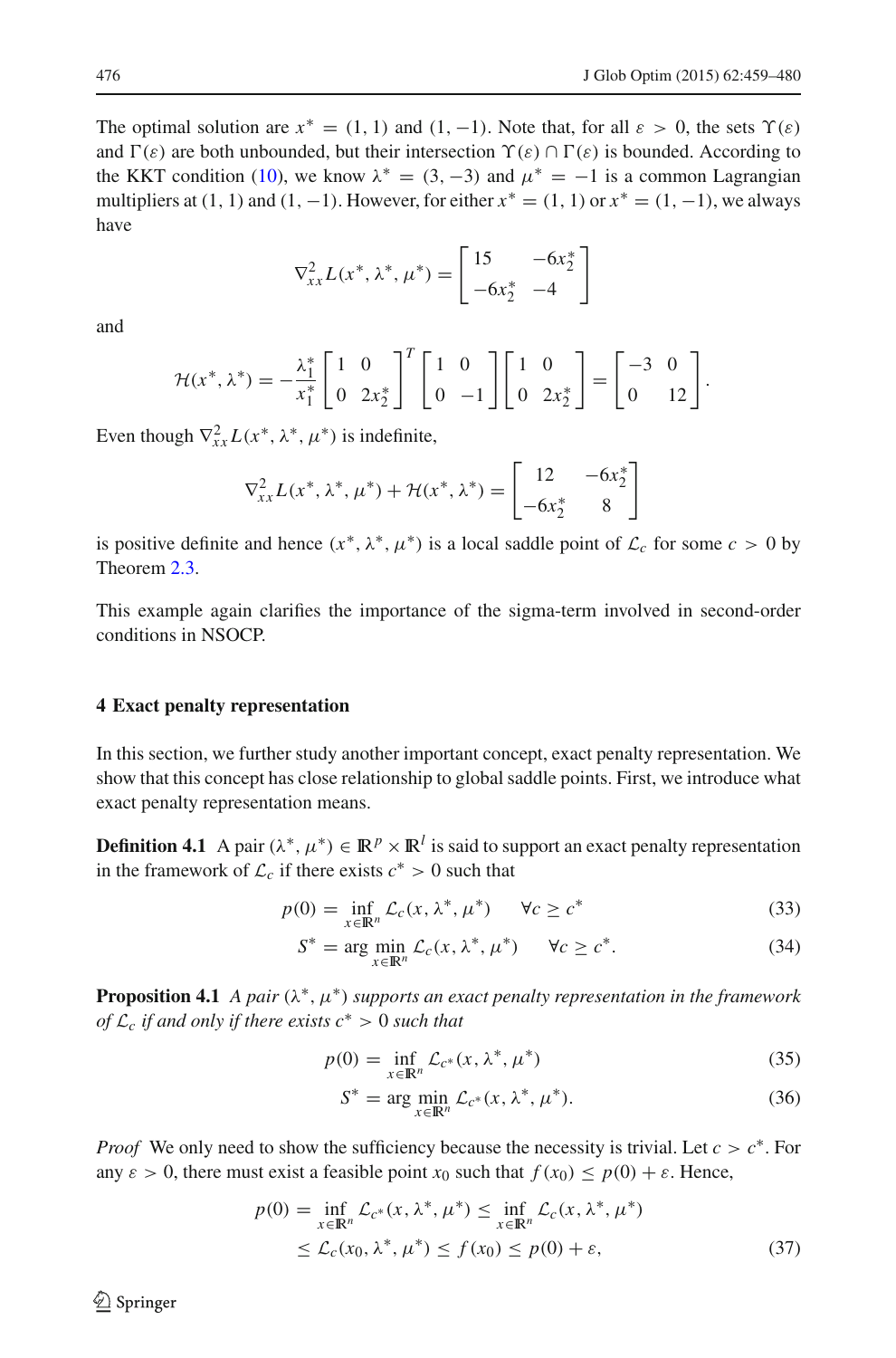where the first equality follows from  $(35)$ , the first inequality comes from the monotonicity of  $\mathcal{L}_c$  with respect to *c*, and the third inequality is due to the feasibility of  $x_0$ . Since  $\varepsilon > 0$ is arbitrary, we obtain from [\(37\)](#page-17-1) that  $p(0) = \inf_{x \in \mathbb{R}^n} \mathcal{L}_c(x, \lambda^*, \mu^*)$  for all  $c > c^*$ , which establishes [\(33\)](#page-17-2).

To show the validity of [\(34\)](#page-17-2), we consider the following two cases.

Case 1:  $S^* = \emptyset$ . Suppose on the contrary that there exists  $\overline{c} > c^*$  such that

$$
\arg\min_{x\in\mathbb{R}^n}\mathcal{L}_{\bar{c}}(x,\lambda^*,\mu^*)\neq\emptyset.
$$

<span id="page-18-0"></span>Then, pick  $\bar{x} \in \arg \min_{x \in \mathbb{R}^n} \mathcal{L}_{\bar{c}}(x, \lambda^*, \mu^*)$  which leads to

$$
\mathcal{L}_{c^*}(\bar{x}, \lambda^*, \mu^*) \le \mathcal{L}_{\bar{c}}(\bar{x}, \lambda^*, \mu^*) = \inf_{x \in \mathbb{R}^n} \mathcal{L}_{\bar{c}}(x, \lambda^*, \mu^*) = p(0) = \inf_{x \in \mathbb{R}^n} \mathcal{L}_{c^*}(x, \lambda^*, \mu^*),
$$
\n(38)

where the last two steps are due to  $(33)$  just shown above. Hence,

$$
\bar{x} \in \arg\min_{x \in \mathbb{R}^n} \mathcal{L}_{c^*}(x, \lambda^*, \mu^*) = S^*
$$

by applying [\(36\)](#page-17-0). This means that *S*∗ is not empty which is a contradiction.

Case 2:  $S^* \neq \emptyset$ . Take  $\bar{x} \in S^*$ . For any  $c > c^*$ , we know

$$
\mathcal{L}_c(\bar{x}, \lambda^*, \mu^*) \le f(\bar{x}) = p(0) = \inf_{x \in \mathbb{R}^n} \mathcal{L}_c(x, \lambda^*, \mu^*),
$$

where the first inequality is due to the feasibility of  $\bar{x}$  and the last step comes from [\(33\)](#page-17-2). Hence, we obtain

$$
\bar{x} \in \arg\min_{x \in \mathbb{R}^n} \mathcal{L}_c(x, \lambda^*, \mu^*)
$$

which says  $S^* \subset \arg \min_{x \in \mathbb{R}^n} \mathcal{L}_c(x, \lambda^*, \mu^*).$ On the other hand, take  $\bar{x} \in \arg \min_{x \in \mathbb{R}^n} \mathcal{L}_c(x, \lambda^*, \mu^*)$ . Similar to [\(38\)](#page-18-0) we obtain

$$
\mathcal{L}_{c^*}(\bar{x}, \lambda^*, \mu^*) \le \mathcal{L}_c(\bar{x}, \lambda^*, \mu^*) = \inf_{x \in \mathbb{R}^n} \mathcal{L}_c(x, \lambda^*, \mu^*) = p(0) = \inf_{x \in \mathbb{R}^n} \mathcal{L}_{c^*}(x, \lambda^*, \mu^*),
$$

i.e.,  $\bar{x}$  ∈ arg min<sub>*x*∈IR</sub>*n*  $\mathcal{L}_{c^*}(x, \lambda^*, \mu^*) = S^*$ , where the equality is due to [\(36\)](#page-17-0). Hence, arg min<sub>*x*∈IR*n*</sub>  $\mathcal{L}_c(x, \lambda^*, \mu^*) \subset S^*$ . This completes the proof.  $\arg \min_{x \in \mathbb{R}^n} \mathcal{L}_c(x, \lambda^*, \mu^*) \subset S^*$ . This completes the proof.

*Remark 4.1* In Definition [4.1,](#page-17-3) in order to clarify a pair  $(\lambda^*, \mu^*)$  to be an exact penalty representation, we have to check [\(33\)](#page-17-2) and [\(34\)](#page-17-2) for all  $c \geq c^*$ . At the first glance, this task is more difficult and impossible in applications. However, our result shows that it is enough to only check at some  $c^*$  not all other  $c > c^*$ .

The close relationship between global saddle points and exact penalty representations is described as below.

**Theorem 4.1** *Suppose that*  $S^*$  *is nonempty. Then a triple*  $(x^*, \lambda^*, \mu^*)$  *is a global saddle point of*  $\mathcal{L}_c$  *if and only if*  $x^* \in S^*$  *and*  $(\lambda^*, \mu^*)$  *supports an exact penalty representation in the framework of Lc.*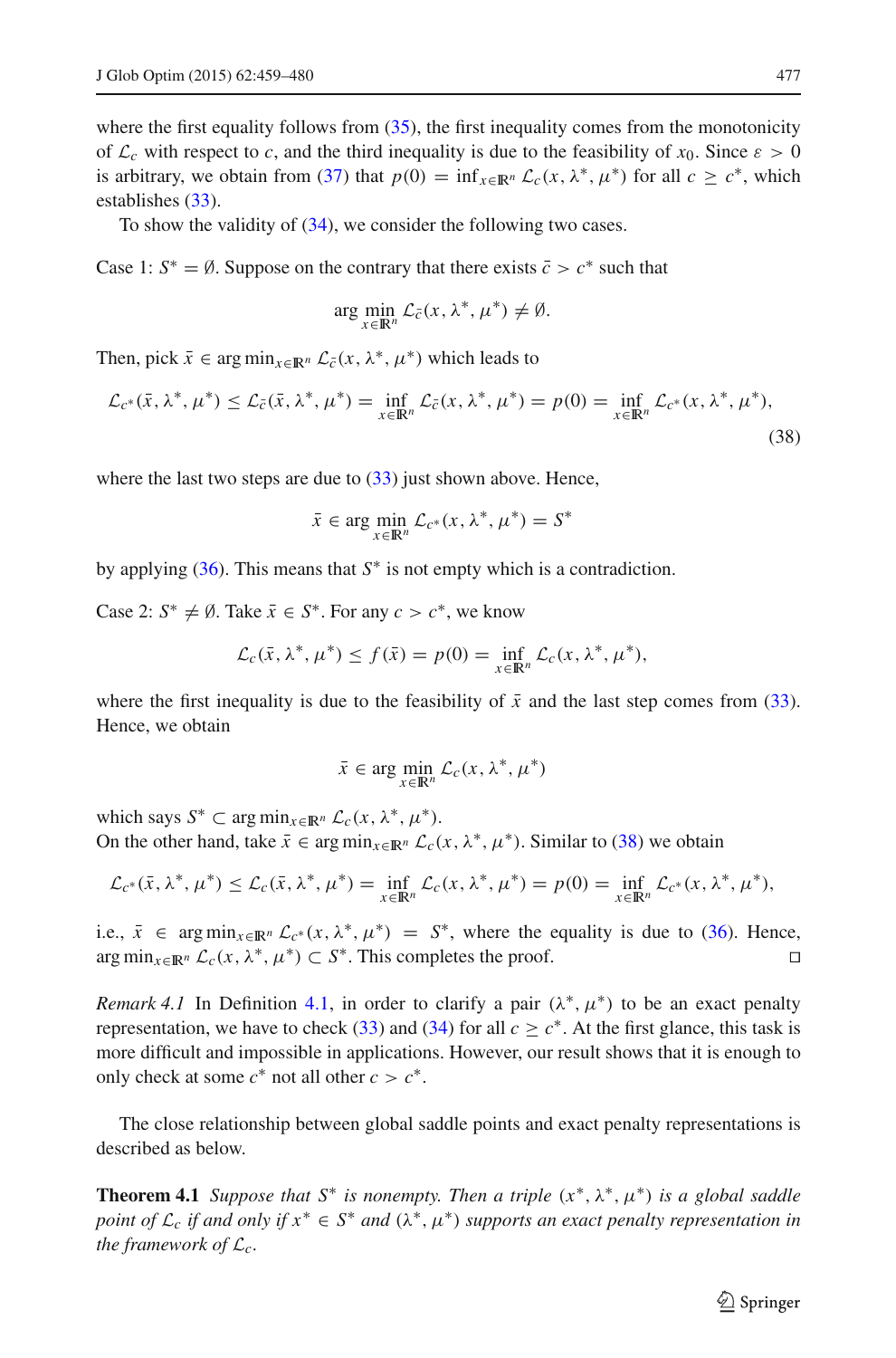*Proof* (a) Sufficiency. Since  $x^* \in S^*$ , it follows from [\(34\)](#page-17-2) that  $x^* \in \arg\min_{x \in \mathbb{R}^n}$  $\mathcal{L}_{c^*}(x, \lambda^*, \mu^*)$  and from [\(33\)](#page-17-2) that

$$
\mathcal{L}_{c^*}(x^*, \lambda, \mu) \le f(x^*) = \mathcal{L}_{c^*}(x^*, \lambda^*, \mu^*) = \min_{x \in \mathbb{R}^n} \mathcal{L}_{c^*}(x, \lambda^*, \mu^*) \le \mathcal{L}_{c^*}(x, \lambda^*, \mu^*)
$$

whenever  $x \in \mathbb{R}^n$  and  $(\lambda, \mu) \in \mathbb{R}^p \times \mathbb{R}^l$ . That is,  $(x^*, \lambda^*, \mu^*)$  is a global saddle point of  $\mathcal{L}_{c^*}$ .

(b) Necessity. Following almost the same argument given in Theorem [2.1,](#page-3-3) we know that if  $(x^*, \lambda^*, \mu^*)$  is a global saddle point of  $\mathcal{L}_c$  for some  $c^* > 0$ , then  $x^*$  is a global optimal solution of (NSOCP) (i.e.,  $x^* \in S^*$ ) and  $\mathcal{L}_c(x^*, \lambda^*, \mu^*) = f(x^*)$  for all  $c > 0$ . Hence for all  $c \geq c^*$ , we have

$$
p(0) = f(x^*) = \mathcal{L}_{c^*}(x^*, \lambda^*, \mu^*) = \inf_{x \in \mathbb{R}^n} \mathcal{L}_{c^*}(x, \lambda^*, \mu^*)
$$
  
\n
$$
\leq \min_{x \in \mathbb{R}^n} \mathcal{L}_c(x, \lambda^*, \mu^*) \leq \mathcal{L}_c(x^*, \lambda^*, \mu^*) \leq f(x^*)
$$
  
\n
$$
= p(0),
$$

where the third equality comes from [\(4\)](#page-3-2) because  $(x^*, \lambda^*, \mu^*)$  is a global saddle point by

hypothesis. Thus,  $p(0) = \min_{x \in \mathbb{R}^n} \mathcal{L}_c(x, \lambda^*, \mu^*)$  for all  $c \geq c^*$ . This establishes [\(33\)](#page-17-2). Next, let  $\bar{x} \in S^*$ . For all  $\tilde{c} > c^*$ , we have

$$
\mathcal{L}_{\tilde{c}}(\bar{x}, \lambda^*, \mu^*) \le f(\bar{x}) = p(0) = \inf_{x \in \mathbb{R}^n} \mathcal{L}_{\tilde{c}}(x, \lambda^*, \mu^*),
$$

where the first inequality is due to the feasibility of  $\bar{x}$ . Hence,  $\bar{x} \in \arg \min_{x \in \mathbb{R}^n} \mathcal{L}_{\tilde{c}}(x, \lambda^*, \mu^*)$ which says  $S^* \subset \arg\min_{x \in \mathbb{R}^n} \mathcal{L}_{\tilde{c}}(x, \lambda^*, \mu^*).$ 

On the other hand, let  $\bar{x} \in \arg \min_{x \in \mathbb{R}^n} \mathcal{L}_{\tilde{c}}(x, \lambda^*, \mu^*)$  with  $\tilde{c} > c^*$ . Then,

$$
0 = \min_{x \in \mathbb{R}^n} \mathcal{L}_{\tilde{c}}(x, \lambda^*, \mu^*) - \min_{x \in \mathbb{R}^n} \mathcal{L}_{c^*}(x, \lambda^*, \mu^*) \geq \mathcal{L}_{\tilde{c}}(\bar{x}, \lambda^*, \mu^*) - \mathcal{L}_{c^*}(\bar{x}, \lambda^*, \mu^*) \geq 0,
$$

where the first equality comes from  $(33)$  and the last inequality is due to the monotonicity of  $\mathcal{L}_c$  with respect to *c*. This further implies

$$
\mathcal{L}_c(\bar{x}, \lambda^*, \mu^*) = \mathcal{L}_{c^*}(\bar{x}, \lambda^*, \mu^*) \qquad \forall c \in [c^*, \tilde{c}].
$$

Therefore,  $\nabla_c \mathcal{L}_c(\bar{x}, \lambda^*, \mu^*) = 0$  for  $c \in (c^*, \tilde{c})$ . Note that

$$
\nabla_c \mathcal{L}_c(\bar{x}, \lambda^*, \mu^*) = \frac{1}{2} ||h(\bar{x})||^2 + \frac{1}{2} \sum_{j=1}^J \left[ \text{dist}^2 \left( g_j(\bar{x}) - \frac{\lambda_j^*}{c}, \mathcal{K}_j \right) - \left\| \frac{\lambda_j^*}{c} \right\|^2 \right] \n+ \frac{c}{2} \sum_{j=1}^J \left[ 2 \left\langle g_j(\bar{x}) - \frac{\lambda_j^*}{c} - \Pi_{\mathcal{K}_j} \left( g_j(\bar{x}) - \frac{\lambda_j^*}{c} \right), \frac{\lambda_j^*}{c^2} \right\rangle + 2 \frac{\|\lambda_j^*\|^2}{c^3} \right] \n= \frac{1}{2} ||h(\bar{x})||^2 + \frac{1}{2} \sum_{j=1}^J \left[ \left\| g_j(\bar{x}) - \frac{\lambda_j^*}{c} - \Pi_{\mathcal{K}_j} \left( g_j(\bar{x}) - \frac{\lambda_j^*}{c} \right) \right\|^2 \n+ 2 \left\langle g_j(\bar{x}) - \frac{\lambda_j^*}{c} - \Pi_{\mathcal{K}_j} \left( g_j(\bar{x}) - \frac{\lambda_j^*}{c} \right), \frac{\lambda_j^*}{c} \right\rangle + \left\| \frac{\lambda_j^*}{c} \right\|^2 \right]
$$

 $\circledcirc$  Springer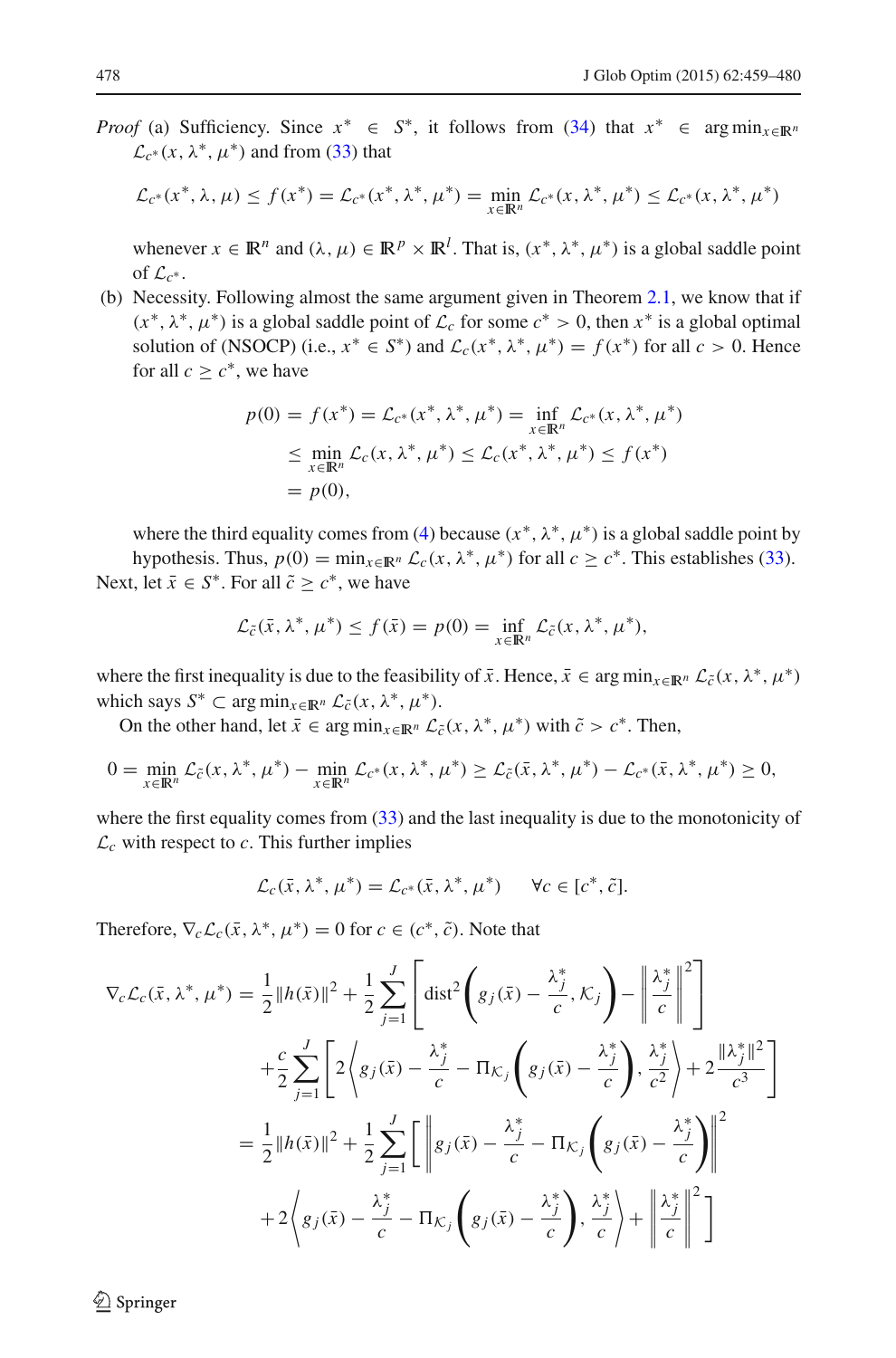$$
= \frac{1}{2} ||h(\bar{x})||^2 + \frac{1}{2} \sum_{j=1}^{J} \left\| \left( g_j(\bar{x}) - \frac{\lambda_j^*}{c} - \Pi_{\mathcal{K}_j} \left( g_j(\bar{x}) - \frac{\lambda_j^*}{c} \right) \right) + \frac{\lambda_j^*}{c} \right\|^2
$$
  
= 
$$
\frac{1}{2} ||h(\bar{x})||^2 + \frac{1}{2} \sum_{j=1}^{J} \left\| g_j(\bar{x}) - \Pi_{\mathcal{K}_j} \left( g_j(\bar{x}) - \frac{\lambda_j^*}{c} \right) \right\|^2.
$$

Thus  $h(\bar{x}) = 0$  and  $g_j(\bar{x}) = \prod_{\mathcal{K}_j} (g_j(\bar{x}) - (\lambda_j^*/c)) \in \mathcal{K}_j$ . This means that  $\bar{x}$  is feasible and

$$
\text{dist}\left(g_j(\bar{x})-\frac{\lambda_j^*}{c},\mathcal{K}_j\right)=\left\|g_j(\bar{x})-\frac{\lambda_j^*}{c}-\Pi_{\mathcal{K}_j}\left(g_j(\bar{x})-\frac{\lambda_j^*}{c}\right)\right\|=\left\|\frac{\lambda_j^*}{c}\right\|,
$$

from which (by letting  $c \rightarrow \tilde{c}$ ) we have

$$
\text{dist}\left(g_j(\bar{x}) - \frac{\lambda_j^*}{\tilde{c}}, \mathcal{K}_j\right) = \left\|\frac{\lambda_j^*}{\tilde{c}}\right\|.
$$

Thus,  $f(\bar{x}) = \mathcal{L}_{\bar{c}}(\bar{x}, \lambda^*, \mu^*) = p(0)$  where the last step is due to [\(33\)](#page-17-2). Since  $\bar{x}$  is feasible as shown above, it ensures that  $\bar{x} \in S^*$  which savs arg min<sub>x $\in \mathbb{R}^n$ ,  $\mathcal{L}_{\bar{c}}(x, \lambda^*, \mu^*) \subset S^*$ .</sub> shown above, it ensures that  $\bar{x} \in S^*$  which says arg  $\min_{x \in \mathbb{R}^n} \mathcal{L}_{\tilde{c}}(x, \lambda^*, \mu^*) \subset S^*$ .

**Acknowledgments** We are gratefully indebted to anonymous referees for their valuable suggestions that help us to essentially improve the presentation of the paper.

#### <span id="page-20-11"></span>**References**

- 1. Bonnans, J.F., Ramirez, H.: Perturbation analysis of second-order cone programming problems. Math. Program. **104**, 205–227 (2005)
- <span id="page-20-13"></span>2. Bonnans, J.F., Cominetti, R., Shapiro, A.: Sensitivity analysis of optimization problems under second order regular constraints. Math. Oper. Res. **23**, 806–831 (1998)
- <span id="page-20-14"></span>3. Bonnans, J.F., Cominetti, R., Shapiro, A.: Second order optimality conditions based on parabolic second order tangent sets. SIAM J. Optim. **9**, 466–492 (1999)
- <span id="page-20-10"></span>4. Bonnans, J.F., Shapiro, A.: Perturbation Analysis of Optimization Problems. Springer, New York (2000)
- <span id="page-20-3"></span>5. Floudas, C.A., Jongen, H.T.: Global optimization: local minima and transition points. J. Glob. Optim. **32**, 409–415 (2005)
- <span id="page-20-1"></span>6. Huang, X.-X., Yang, X.-Q.: A unified augmented Lagrangian approach to duality and exact penalization. Math. Oper. Res. **28**, 524–532 (2003)
- <span id="page-20-5"></span>7. Li, D., Sun, X.-L.: Convexification and existence of saddle point in a *p*th-power reformulation for nonconvex constrained optimization. Nonlinear Anal. **47**, 5611–5622 (2001)
- <span id="page-20-6"></span>8. Li, D., Sun, X.-L.: Existence of a saddle point in nonconvex constrained optimization. J. Glob. Optim. **21**, 39–50 (2001)
- 9. Liu, Y.-J., Zhang, L.-W.: Convergence of the augmented Lagrangian method for nonlinear optimization problems over second-order cones. J. Optim. Theory Appl. **139**, 557–575 (2008)
- <span id="page-20-8"></span><span id="page-20-7"></span>10. Luo, H.-Z., Mastroeni, G., Wu, H.-X.: Separation approach for augmented Lagrangians in constrained nonconvex optimization. J. Optim. Theory Appl. **144**, 275–290 (2010)
- <span id="page-20-15"></span>11. Rockafellar, R.T.: Convex Analysis. Princeton University Press, Princeton (1970)
- <span id="page-20-4"></span>12. Rockafellar, R.T.: Augmented Lagrange multiplier functions and duality in nonconvex programming. SIAM J. Control Optim. **12**, 268–285 (1974)
- <span id="page-20-0"></span>13. Rockafellar, R.T., Wets, R.J.: Variational Analysis. Springer, New York (1998)
- <span id="page-20-2"></span>14. Rubinov, A.M., Huang, X.X., Yang, X.Q.: The zero duality gap property and lower semicontinuity of the perturbation function. Math. Oper. Res. **27**, 775–791 (2002)
- <span id="page-20-12"></span>15. Shapiro, A., Sun, J.: Some properties of the augmented Lagrangian in cone constrained optimization. Math. Oper. Res. **29**, 479–491 (2004)
- <span id="page-20-9"></span>16. Sun, X.-L., Li, D., Mckinnon, K.I.M.: On saddle points of augmented Lagrangians for constrained nonconvex optimization. SIAM J. Optim. **15**, 1128–1146 (2005)